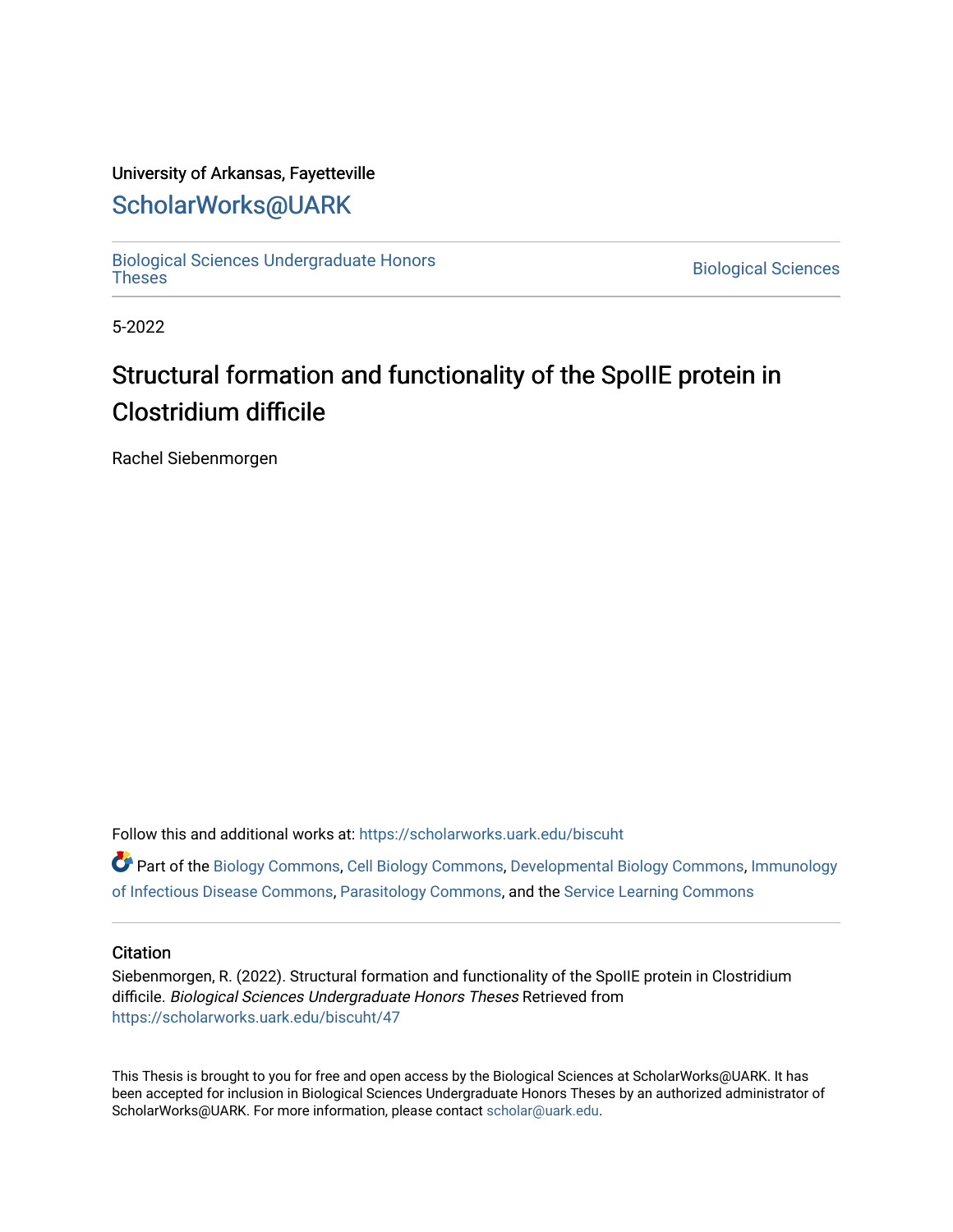## **Structural formation and functionality of the SpoIIE protein in** *Clostridium difficile*

An Honors Thesis submitted in partial fulfillment of the requirements for Honors Studies in Biology

By

Rachel Siebenmorgen

Spring 2022

Biology

J. William Fulbright College of Arts and Sciences

**The University of Arkansas**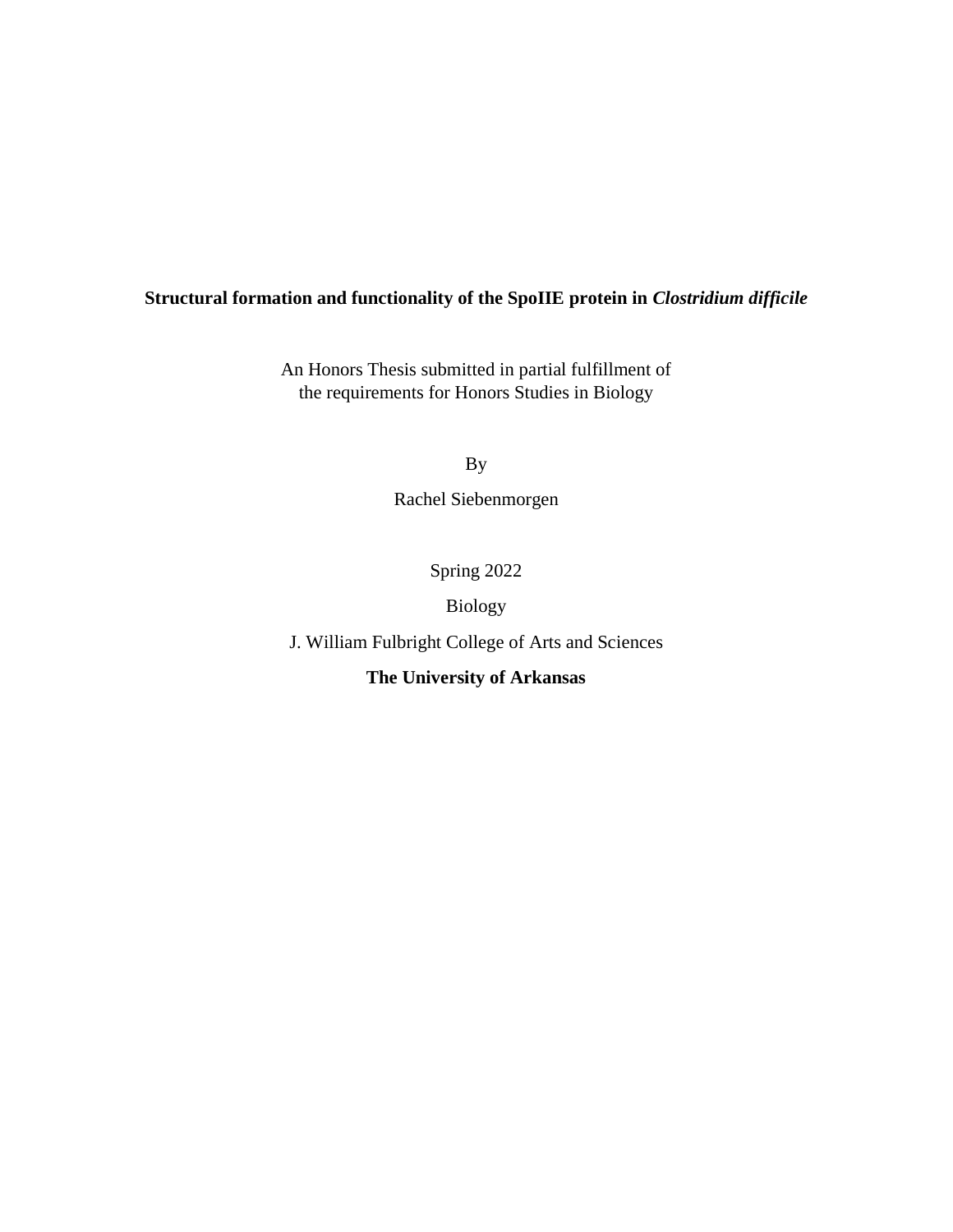#### **Acknowledgments**

I would like to express my deepest thank you to Dr. Mack Ivey, my research advisor, for providing me the opportunity to work in his research laboratory, sharing his ample amount of knowledge over this research interest, and sharing educational advice when it was most needed. I was able to accomplish this research and thesis through his guidance and support and I couldn't be more grateful.

A very special thanks to the members of my thesis who have graciously shared their time to support and critique my thesis committee: Dr. Jeremy Beaulieu, Dr. Frank Millett, and Dr. Hugh Churchill. I have especially been grateful for their guidance throughout my time here at the University of Arkansas.

Lastly, thank you to the University of Arkansas Honors College for providing me with grants to fund my research through the Honors College Research Grant.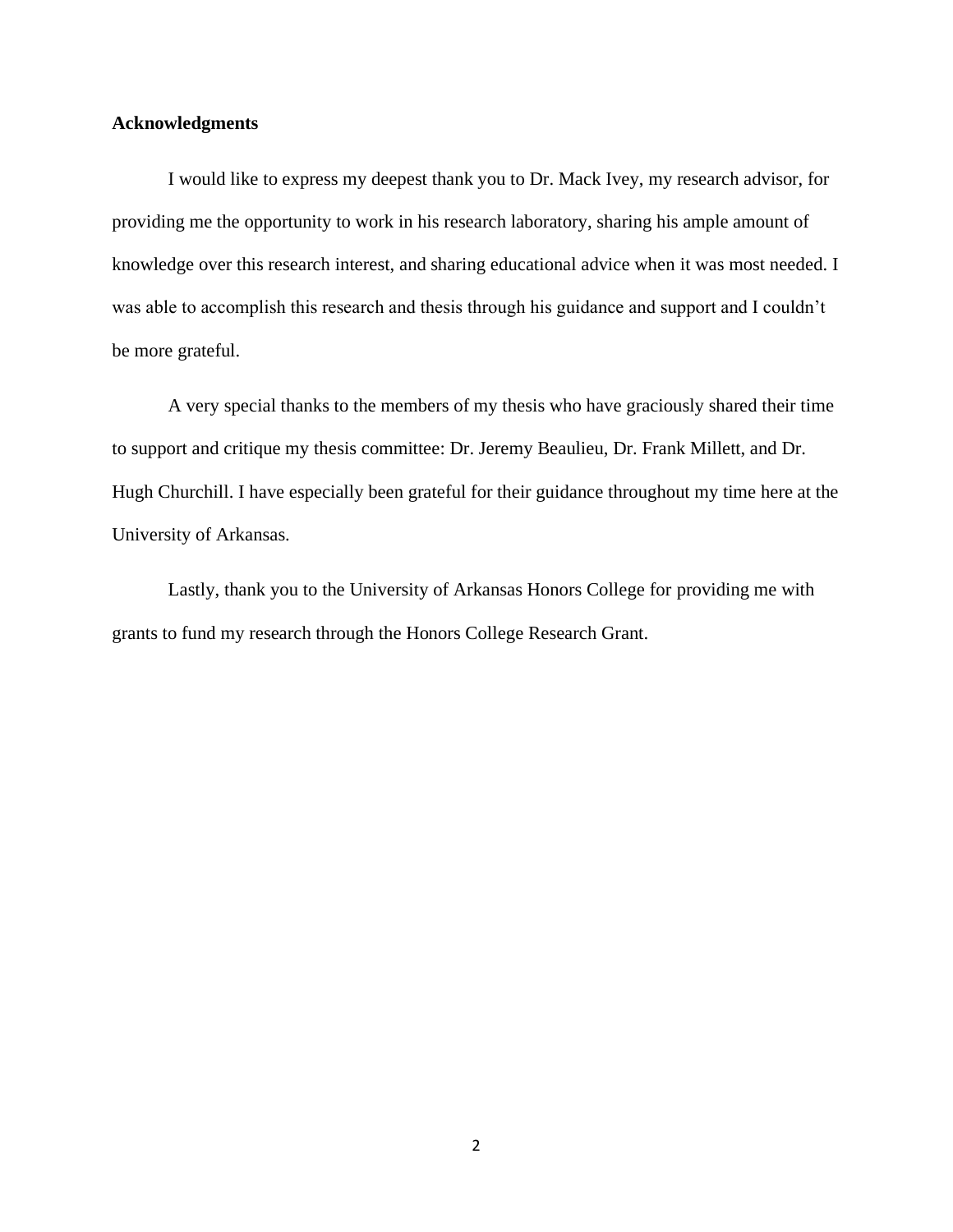# **Table of Contents**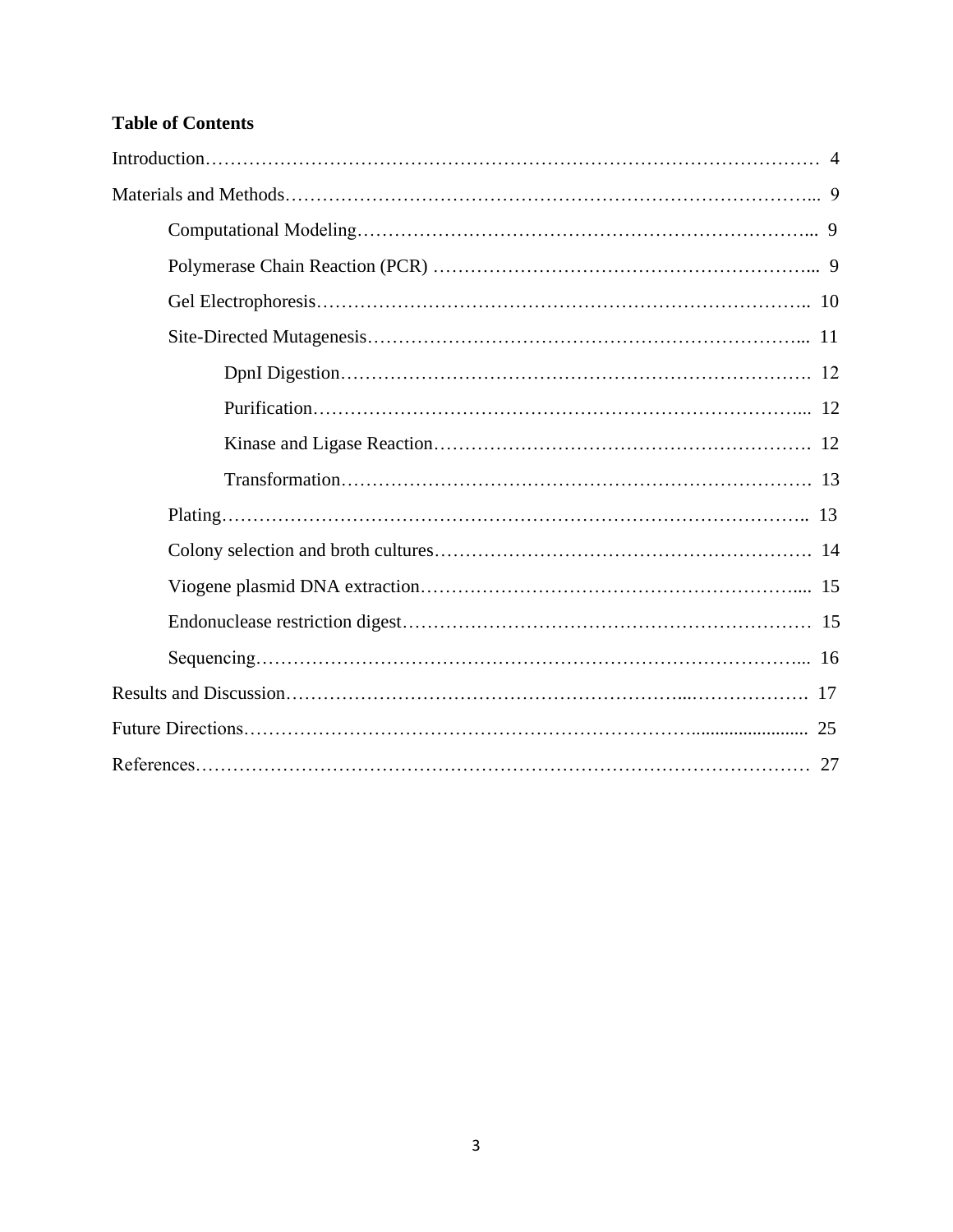#### **Introduction**

*Clostridioides difficile* formerly known as *Clostridium difficile* is an opportunistic pathogen that is scientifically and medically relevant due to its ability to cause infectious disease such as infectious diarrhea or colitis [\[1,2\].](https://paperpile.com/c/KhCDF0/4nu9+FspS) Globally, *C. difficile* is among the leading cause of hospital-acquired infectious diarrhea and is associated with significant morbidity and mortality with an estimated half a million infections per year [21, 22]. It is most often found within the long-term healthcare setting due to the abundance of susceptible hosts [\[3\].](https://paperpile.com/c/KhCDF0/HWvI) A susceptible host is a patient that has a weakened immune system or has decreased or eliminated their normal intestinal flora in response to antibiotic therapy [\[4\].](https://paperpile.com/c/KhCDF0/06oo) Due to antibiotic therapy, a patient's normal flora within the intestines is suppressed or removed, producing an unintended optimal growth environment for *C. difficile* [\[5\].](https://paperpile.com/c/KhCDF0/9jfh)

This gram-positive, endospore-forming, obligate anaerobe bacterium has a variety of virulence factors such as resilience to disinfectants, antibiotics, and stomach pH, which allows it to thrive in a healthcare setting [\[6,7\].](https://paperpile.com/c/KhCDF0/6Dyb) As a result of these characteristics in combination with a compromised gut biota in a susceptible host, *C. difficile* can then produce transmissible and dormant endospores that are able to withstand harsh chemical and physical environments as well as survive for long periods of time [8]. These spores can travel the gastrointestinal tract, where the optimal environmental factors will trigger germination and permit the growth of vegetative cells [7]. For transmission, the spores are excreted from the body and into the feces. Once there, these spores are unknowingly transmitted to other surfaces until they are swallowed by another person, which can cause an infection in a new host [\[8\].](https://paperpile.com/c/KhCDF0/PEGy)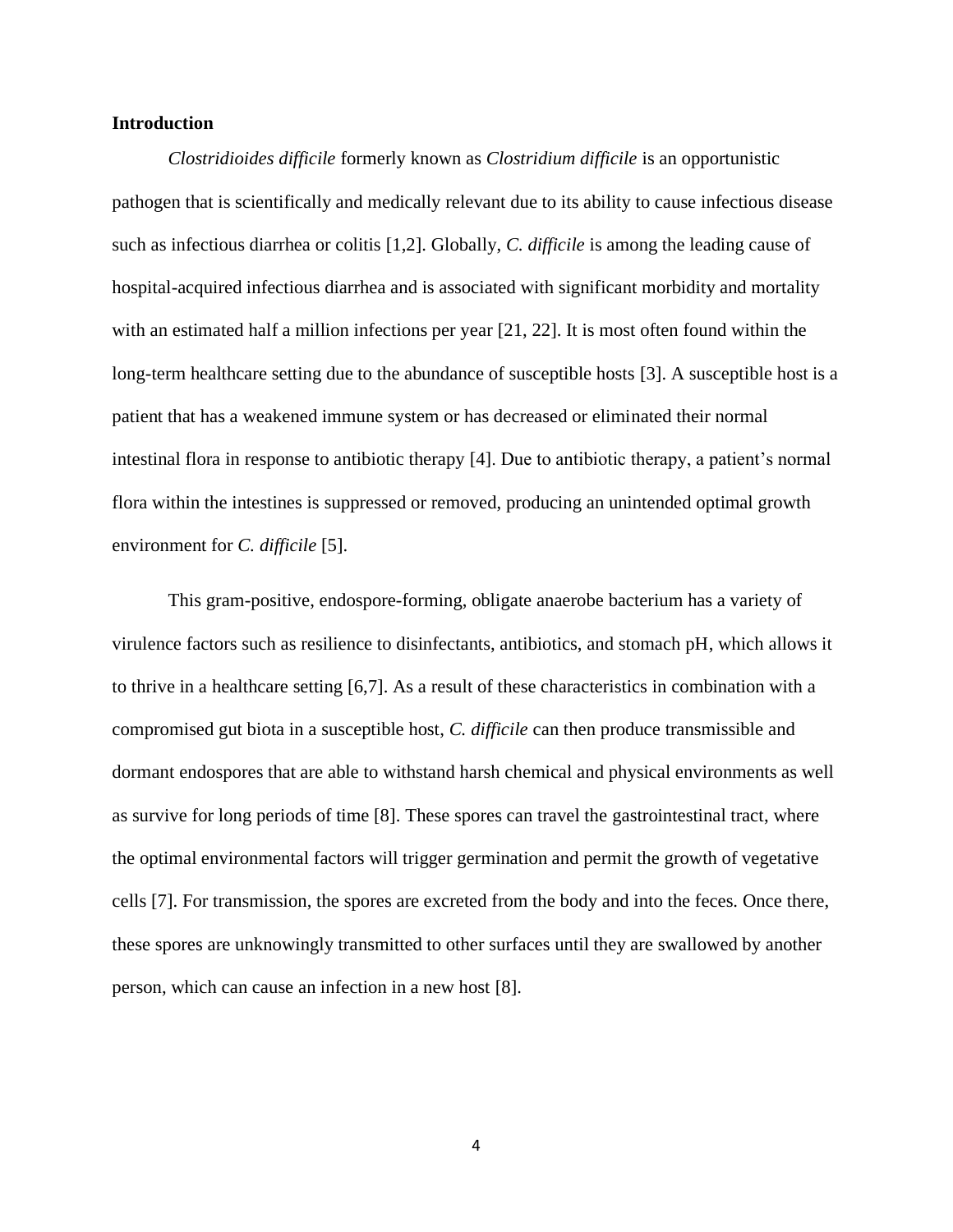This model organism is also able to produce two toxins, enterotoxin A and cytotoxin B, which are responsible for the disease symptoms with the timing of their release from infecting cells paralleling sporulation [\[9,10\].](https://paperpile.com/c/KhCDF0/vfRJ) These two toxins are important for *C. difficile* as they play an important role in the sporulation and infection process. There are methods to treat this infection of the gastrointestinal tract such as antibiotics or a fecal transplantation. The patient would need to stop the antibiotic treatment they were on previously and start an entirely new one, but this method is not always effective. In the case of the fecal transplantation, a donor's fecal matter is used to reestablish the normal intestinal microbiome in the patient. Neither treatment is completely effective, however. Treatment failures and the recurrence of *C. difficile* infections have pushed the scientific community to search for potential treatment options [21].



**Figure 1.** *C. difficile* infection pathway [23]

My research efforts were directed toward the structure and functionality of a protein, designated SpoIIE [\[11\],](https://paperpile.com/c/KhCDF0/lfFa) which previously has been shown to regulate *C. difficile* peptide utilization in addition to sporulation and toxin release. The SpoIIE protein is found in all spore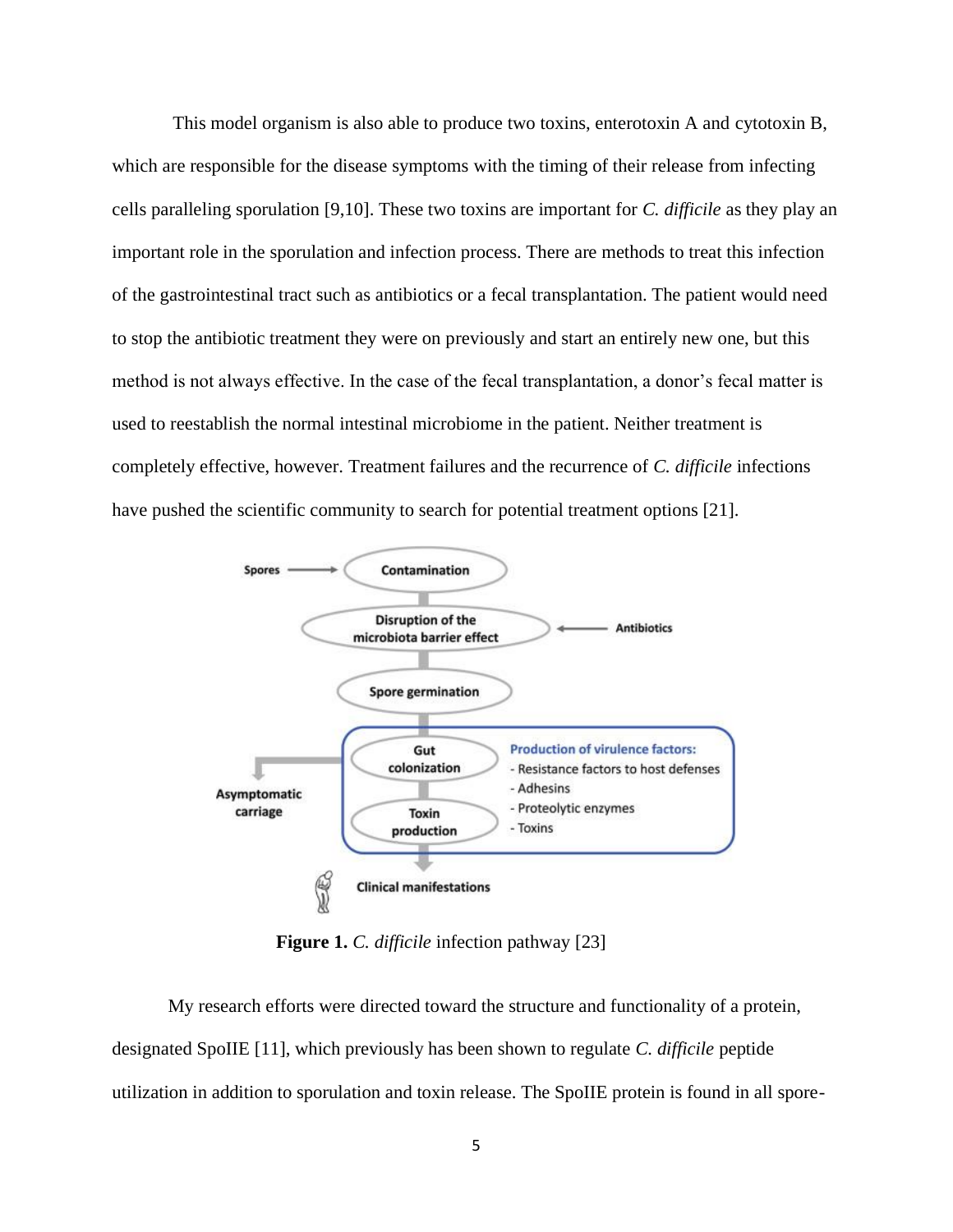forming gram-positive bacteria and is a crucial component in activation of transcription factors and septum formation thus affecting the regulation and timing of spore development [\[11,12\].](https://paperpile.com/c/KhCDF0/lfFa+6GAJ) A truncated form of the SpoIIE protein named SpoIIE∆TM was used in an effort to determine the structure of an important but uncharacterized linker domain of the protein. If the structure and specific function of this region were to be discovered, it would provide valuable information regarding the complex reaction cycle of SpoIIE and its relevant virulence factors.

To understand more about the structure and function of the protein, there were two components of my research. To begin, The SpoIIE∆TM protein segment was modelled using ab initio modeling systems computationally. The benefit of using this type of modeling is it can predict the structure of a protein without using any previously known structures [13]. This is useful for proteins that are newly discovered and do not have many structures in the Protein Data Bank (PDB) such as the currently unmodeled linker region of this protein [\[13\].](https://paperpile.com/c/KhCDF0/COMT) Multiple programs were used to provide a variety of structures of SpoIIE∆TM to compare. Based on the models provided, ideal structures would show an exposed region that of SpoIIE that might define the protein-protein interaction domain of SpoIIE. This first component was completed providing multiple viable structures created from modeling programs such as Robetta [\[14\]](https://paperpile.com/c/KhCDF0/8XSA) and I-Tasser [\[15\].](https://paperpile.com/c/KhCDF0/kwoE) The structure(s) are preeminent in the second component of research. Further discussion about modeling programs will be completed in Results and Discussion section.

In contrast to the purely electronically acquired data, the second component was in vitro and provided physical data. The protein SpoIIE is known to regulate peptide transport within *C. difficile* which is essential for cell function and plays a vital role in the sporulation process. To understand this relationship and determine which specific area of the SpoIIE protein is responsible for regulating peptide transport, site-directed mutants in SpoIIE were analyzed. If the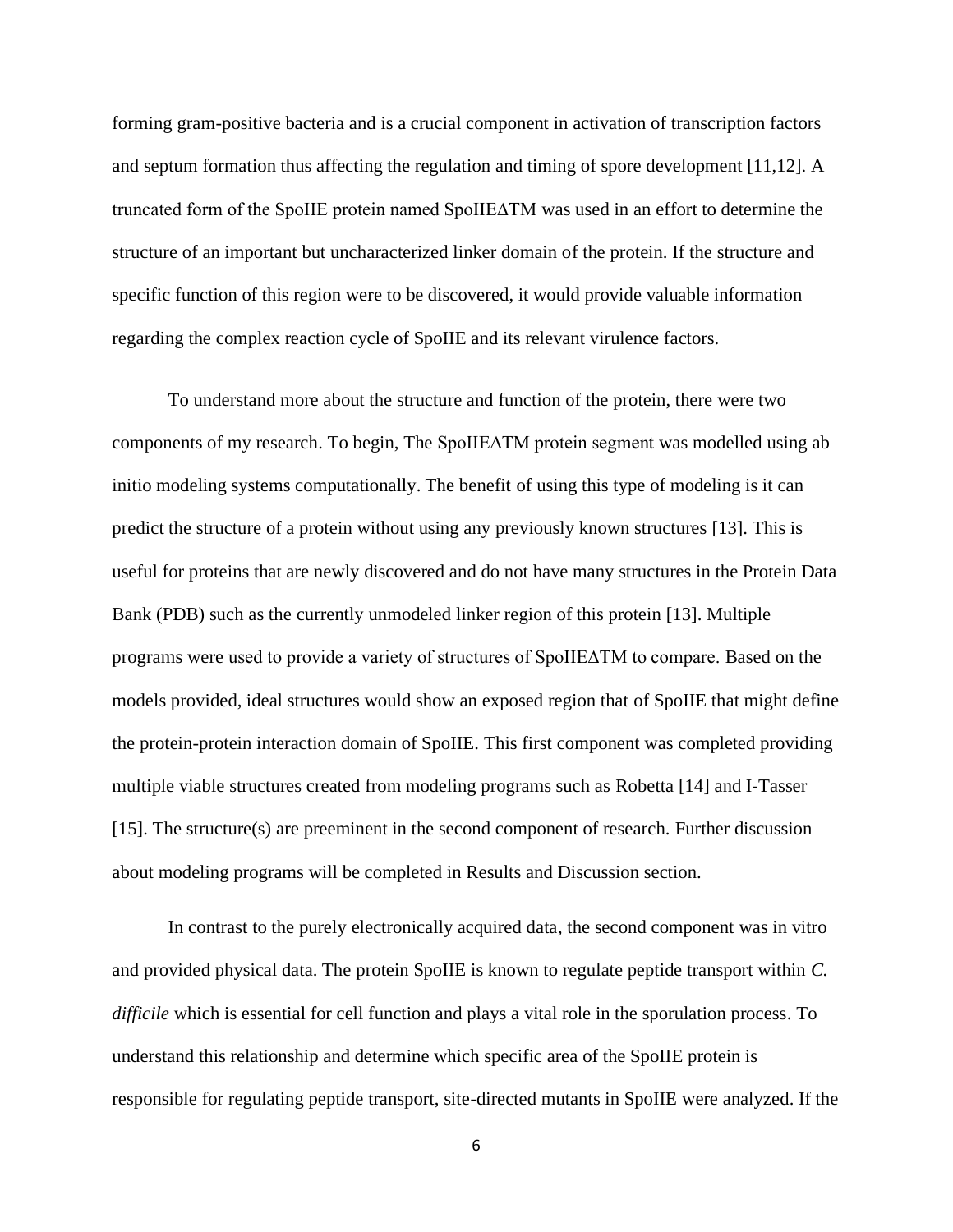peptide transport process becomes inactive after mutagenesis, it can be concluded which segment is responsible for regulating the transport process. Specifically for in vitro experimentation methods, two strains of the SpoIIE gene named pUA626 and pUA629 were used throughout all reactions. Their sequencing and annotated plasmid map can be show in figure 2 and 3. In addition, models completed previously and ab initio data from completed previous threading results from the Ivey lab will be compared to collect substantial evidence supporting or denying the various segments tested.



Figure 2. pUA626 annotated plasmid map generated by the Ivey Lab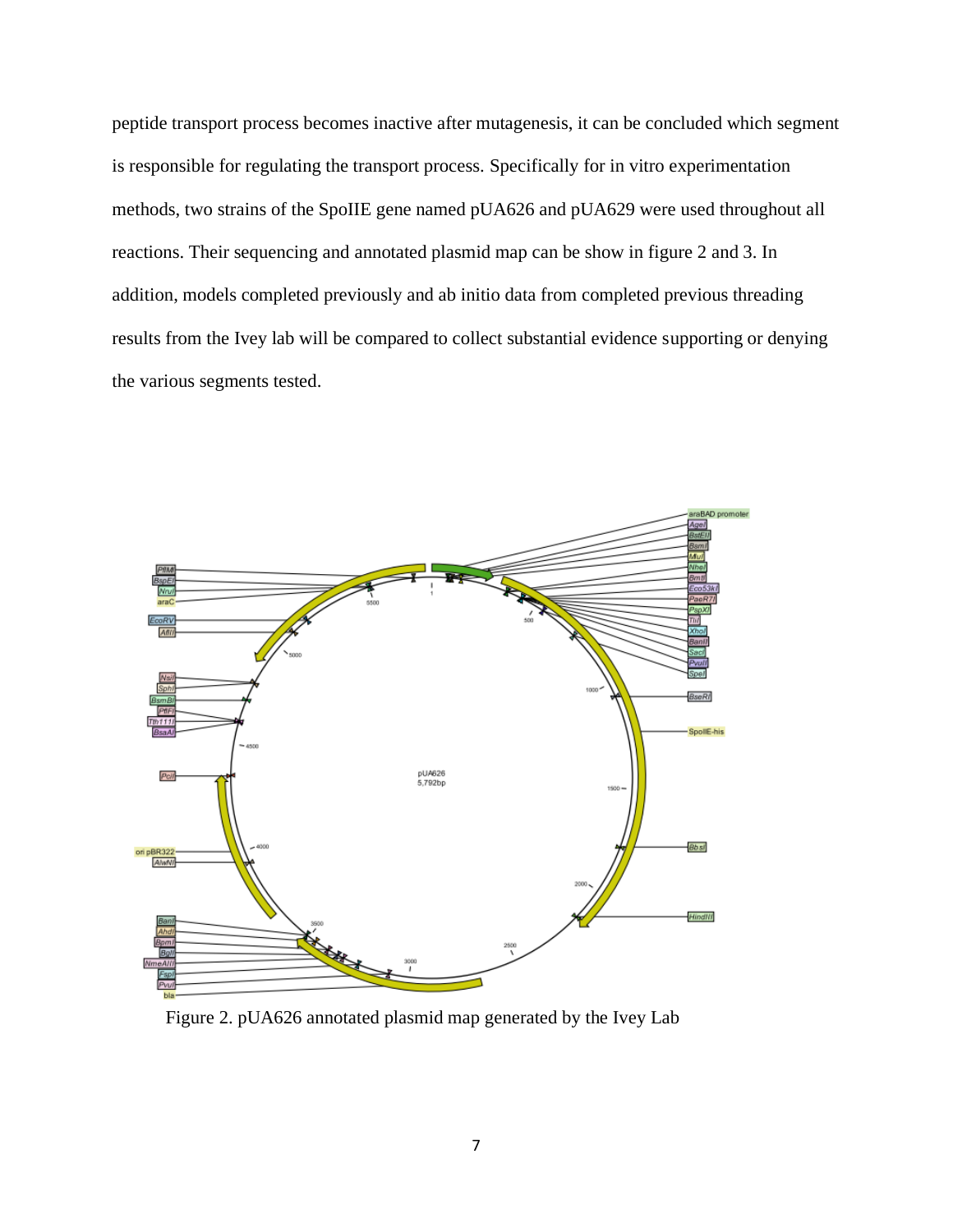

Figure 3. pUA629 annotated plasmid map generated by the Ivey lab

This research project used preliminary data gathered by previous students within the Ivey lab to guide this thesis project. This data provides multiple structures created using threading through a multitude of programs as well as experimental methods that were not able to be completed due to the COVID-19 pandemic. This project was a continuation and extension of this research idea started in the Ivey lab. It was anticipated some of the experimental methods and/or procedures would need to be altered to comply with the regulations or problems that occurred as this research took place. Described below were experimental designs and methods in compliance with the respective COVID-19 regulations at the respective time.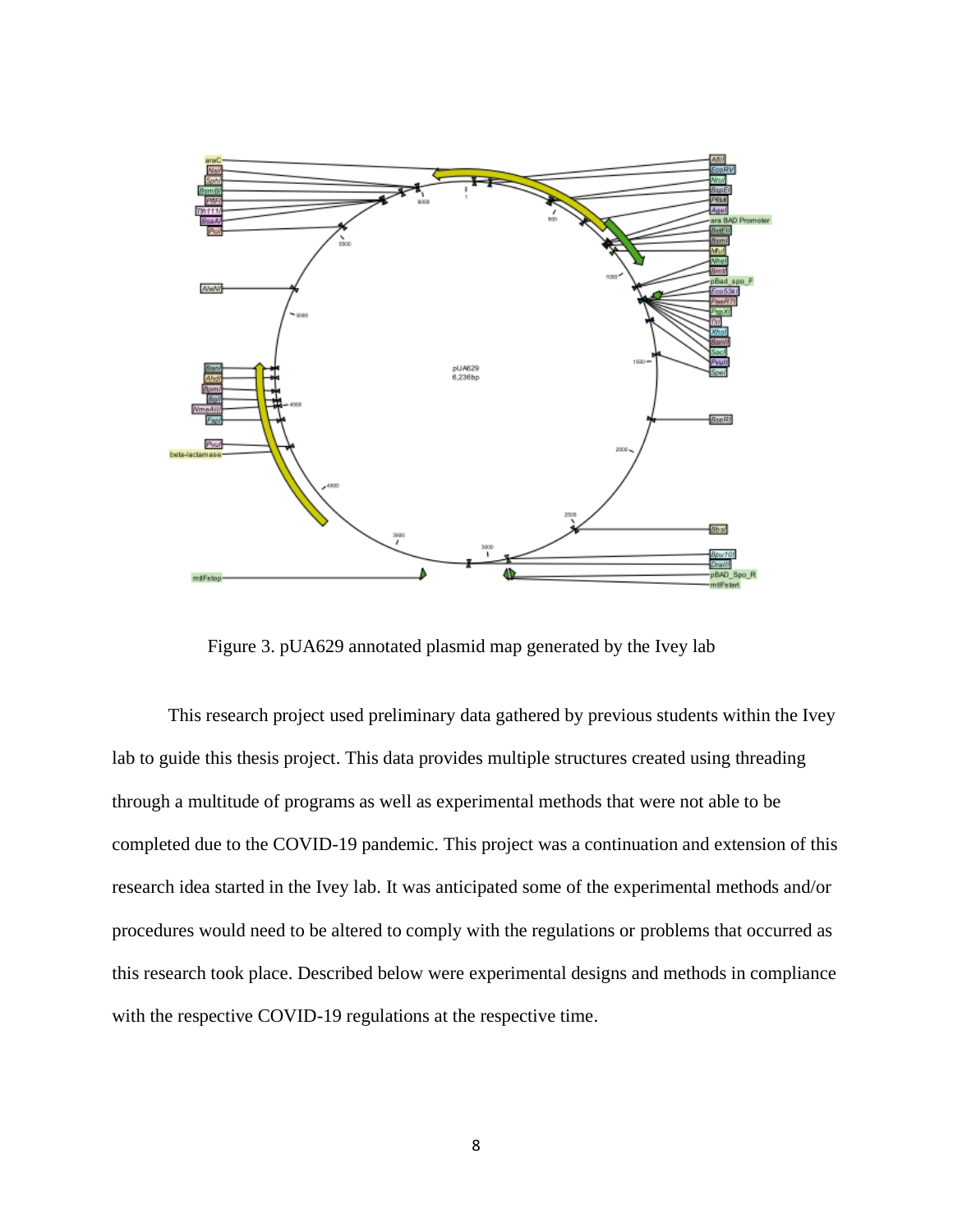#### **Materials and Methods**

#### **Computational Modeling**

For this component of my research, primarily two ab initio protein modelling software programs, I-Tasser and Robetta, were accessed and used through free online servers to develop models of the *C. difficile* SpoIIE. The first 100 amino acids of hydrophobic residues were deleted from the SpoIIE fasta file to create a final sequence of 471 amino acids. I-Tasser did require the user to make an account therefore that was completed. The sequence which can be observed in figure 4 was then uploaded into each respective program in fasta format. Once the models were produced, comparisons between the various models for each program were made to determine which protein model was thought to be most accurate in terms of the unknown transmembrane region.

>Cdiff SpoIIE Final from UA001/101-571 RLFNKIEKLIKSNVASNEIVYDYIMRSKNLTNSRLNSIYKTYDDLADTFDKIREKDKVLDQRDIANVIDMIH NDECKSCSMRRMCWESRFNHTYTMVYNILEKIEEKGELSLNDIPKNFRKECMKPESIVKISNHYYKMFVLDY DWSVKFSESRKLIANQIRSISKSIKSLSQDLEGDIMLDIEKEKNIYEQLERYDITVDKVSYLTKSNSEFEIS IEKKTCHDGCMCEDKIVNIISDLVGENMSVRKIGCHCLGGKCKATFVKSOKYKAVTEVSAMSRDGHILCGDN YTYMEINDGKYMMAISDGMGKGKKAYEESSATIDILEKMIDAKIKDEIVIDTINNMLLLKSSEEMFSTLDLG ILDLKRGCLETIKMGACSTYIKREDGEVDLISSSSLPVGILSDVKIDRKNVKVKEGDYVIMVSDGIVDAGRN NNLGDNWLIYFLKNIETTNPKEISNLILDRALELOALOI

Figure 4. SpoIIE Sequence with the first 100 Amino Acids removed as shown in a fasta format.

#### **Polymerase Chain Reaction (PCR)**

Multiple polymerase chain reaction (PCR) cycles were completed to amplify targeted

genomic DNA sequences, such as pUA626 and pUA629, for subsequent recombinant

techniques. Primers were used as a complementary single-stranded DNA to our targeted

sequence, SpoIIE, to initiate replication with DNA polymerase. Table 1 shows the primers used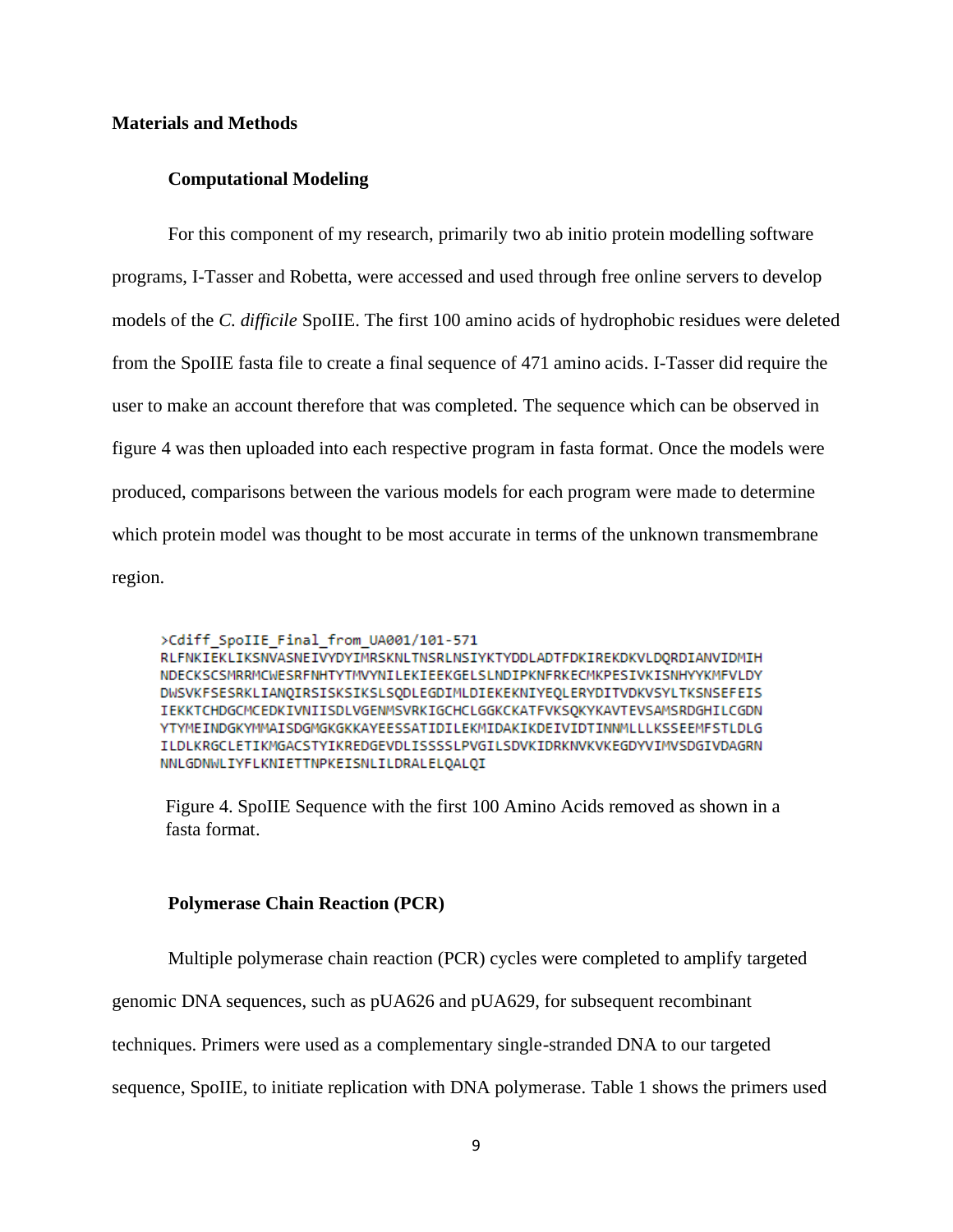in the PCR cycles, their sequences, and the source. The master mix used was GoTaq Long PCR Master Mix by Promega Corporation. This contains the higher performance GoTaq Hot Start Polymerase for longer DNA amplification. Each PCR reaction for initial DNA amplification was performed in 49.5 µL, comprised of 25 µL GoTaq Long PCR 2x Master Mix, 22.5 µL of deionized or nuclease free water,  $1 \mu L$  of pUA626 and pUA629 respectively, 0.5  $\mu L$  Eurofin  $1/2$ primer, and 0.5 µL Eurofin 2/2 primer to create a 49.5-50 µL sample in a 0.2 mL PCR tube. The Thermal cycler (MWG-Biotech) was used to complete PCR amplification, and the reaction conditions were 95°C for 2 min, 30 cycles of 92°C for 30s, 45°C for 30s, 65°C for 6 min, and extension at 72°C for 10 min. These conditions were determined from previous experiments. Verification of PCR amplification was completed through gel electrophoresis.

| <b>Table 1. Primers used for PCR</b> |  |
|--------------------------------------|--|
|                                      |  |

| <b>Primers</b> | Sequence $(5' \rightarrow 3')$ | <b>Source</b>   |
|----------------|--------------------------------|-----------------|
| Spo2e TMF      | <b>CCAGAGCGATTATTTAATAAG</b>   | <b>Eurofins</b> |
| 1/2            |                                |                 |
| Spo2e TMR      | <b>CTCGAGCTCGGATCCCCATCG</b>   | Eurofins        |
| 2/2            |                                |                 |

#### **Gel Electrophoresis**

Many gels were completed to examine and distinguish different samples of DNA based on their size and length traveled through the gel. Quantity of DNA was observed and used as confirmation of success for completed procedures prior to moving to the next step by comparing the brightness of each band as a brighter band suggests increased amounts of DNA. Two different types of gels were used throughout my research processes, but the protocol was the same fundamentally for each. To make the first gel, 160 mg agarose was added to 20 mL of TAE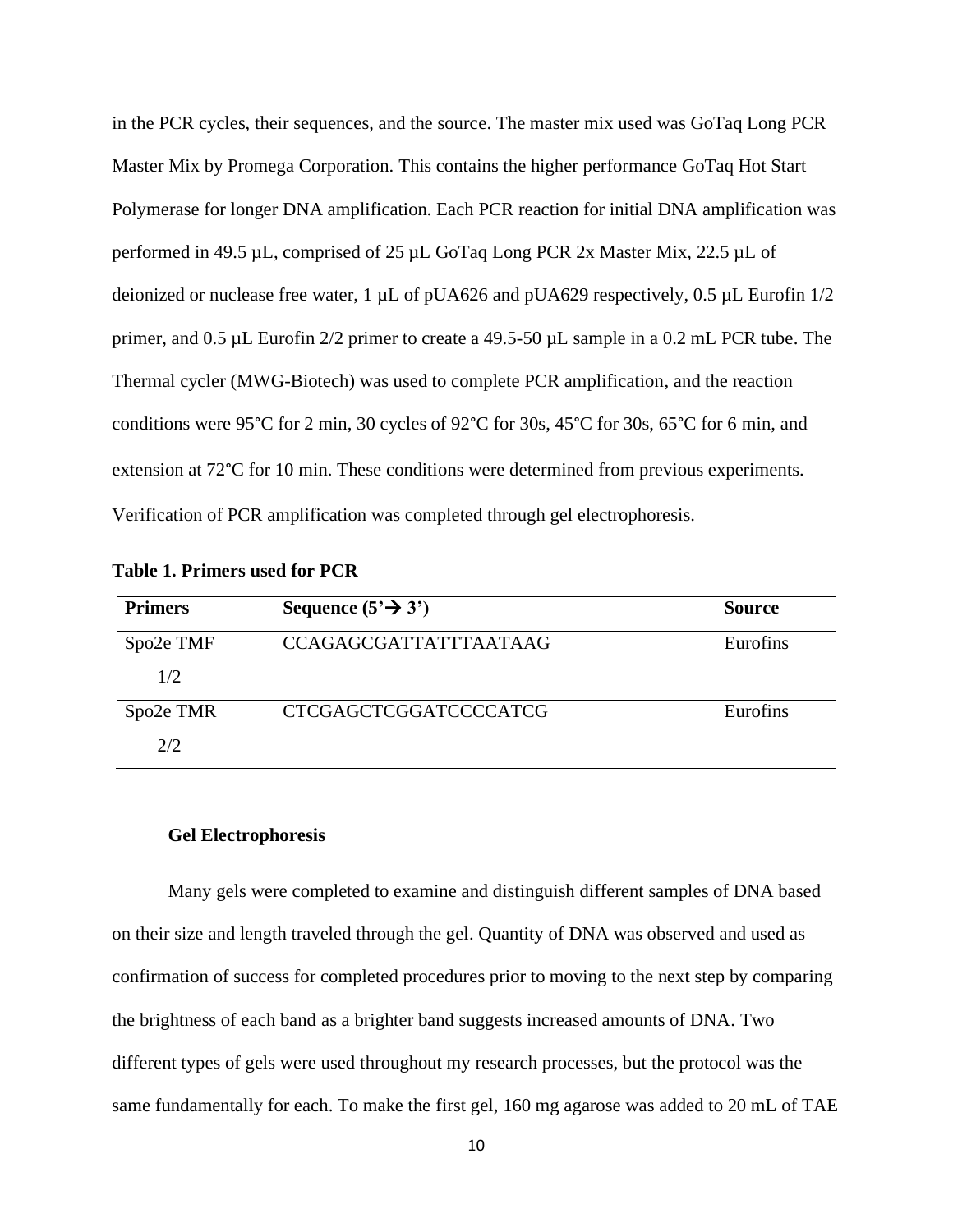buffer from a lab stock in a flask and then heated until bubbles formed. After letting cool,  $2 \mu L$ of EZ-Vision Bluelight DNA Dye by VWR Chemicals LLC was added to the flask. The mixture was then poured into gel mold with variable comb size needed and allowed to cool for 15 minutes. Once DNA molecular weight marker and samples were loaded into the gel, it was allowed to run at 100V for 20 min using the Embitech Run One Electrophoresis Cell. The second type of gel had similar protocol, however, the mixture contained 40 mL of TAE, 280 mg of agarose, and  $4 \mu L$  of EZ-Vision Bluelight DNA Dye. The gel was allowed to run at 60V for 40 min using the EC Apparatus Corporation Gel Electrophoresis. The DNA marker mix used consisted of 4 µL 1 Kb DNA marker, 6 µL deionized water, and 1 µL 2x concentration dye for all gels completed. The amount of products loaded into the gel varied throughout my research with specific measurements provided for each respective process, however, the concentration of 2x dye were always added to the products. Ideally, the wells loaded had 10 µL, however, procedures completed did not produce a full 10 µL therefore less was loaded into the gel well and allowed to run.

#### **Site-Directed Mutagenesis**

Site-directed mutagenesis was completed in efforts to remove the transmembrane anchor region from the SpoIIE gene of the strains pUA626 and pUA629. To complete these procedures, manufacturer's instructions were followed of the Q5 Site-Directed Mutagenesis Protocol by New England Biolabs (NEB) located on the website protocols.io for the kinase, ligase, and DpnI (KLD) Treatment. Additionally, the manufacturer's instructions were followed for the transformation process as well but with an adjustment to the amount of PCR product and incubation time used in the process. This protocol was not followed for the PCR reaction as previous protocol yielded positive results; therefore, the exact same protocol was followed when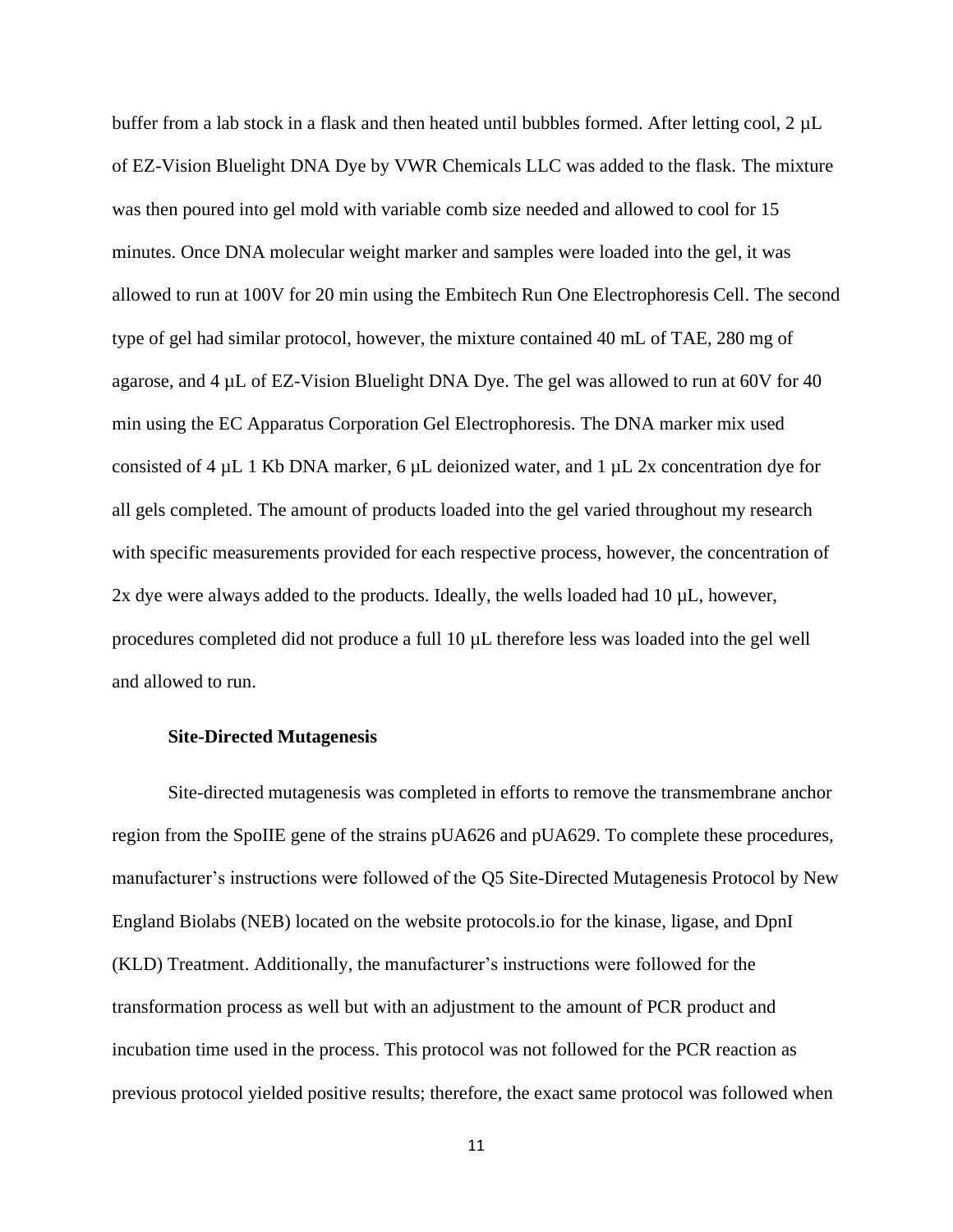repeated. PCR reaction was completed as stated in Polymerase Chain Reaction (PCR) section and the products produced from it were used in the subsequent site-directed mutagenesis procedures.

#### **DpnI Digestion**

The purpose of the DpnI digestion following a PCR of plasmids was to destroy all parental template plasmid DNA due to DpnI only digesting the methylated portions of DNA. Because my PCR product because is unmethylated, DpnI will select for the mutated plasmids by only removing methylated plasmid. Protocol for this procedure was the addition of 1 µL of DpnI to PCR products and subsequent incubation at 37°C for 1 hour.

#### **Purification**

Following DpnI digestion, purification was immediately followed. Manufacturer's instructions of the MicroElute DNA Cleanup kit (Omega Bio-tek). Steps 1, 3, and 14 from the manufacturer's instructions were range values therefore specification used in my procedure will be provided. For step 1, about 40  $\mu$ L was measured for each tube; for step 3, 120  $\mu$ L was added to the PCR tubes; lastly, for step 14, 10 µL was added. All other steps were followed accordingly to manufacturer's instructions

#### **Kinase and Ligase Reaction**

The purpose of the Kinase and Ligase reaction was to allow efficient phosphorylation, intramolecular ligation and circularization, and template removal. This procedure uses a KLD Enzyme mix which is a blend of Kinase, Ligase, and DpnI enzymes and an enzyme buffer. Due to this mixture, this step is the most crucial and sensitive step within the site-directed mutagenesis process. To begin, 5 µL of 2x KLD Reaction Buffer, 1 µL KLD Enzyme mix, and 4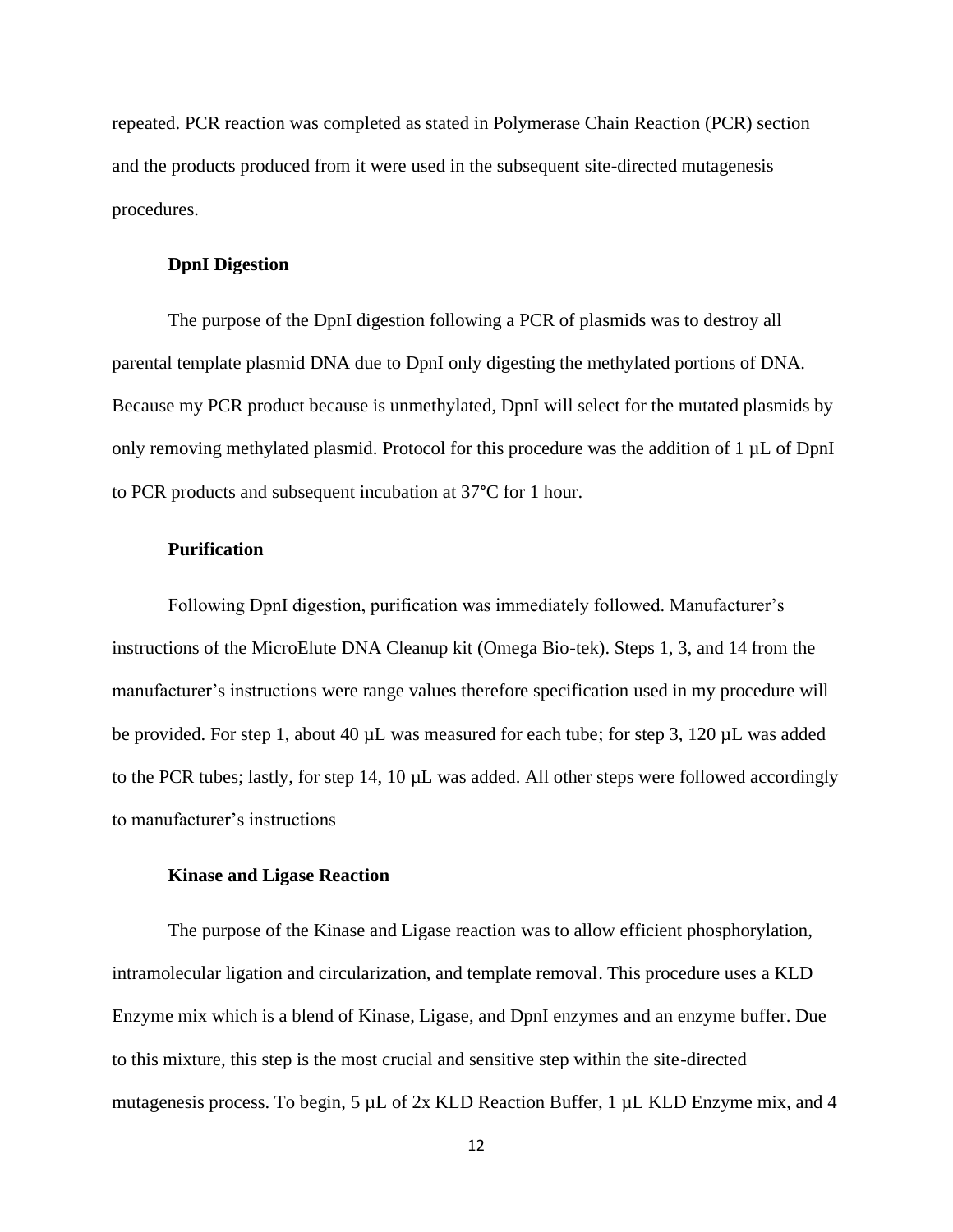µL of PCR product that was prepared in earlier section were added into a PCR tube. To mix properly and gently, the reagents were pipetted up and down. The mixed solution was then incubated for 5 minutes at room temperature and then the transformation procedure according to manufacturer's instructions with slight variation was completed. An additional identical cycle of kinase and ligase reaction was performed with the only exception being the sample was incubated at 15°C overnight in the Biotech Thermal cycler. Two cycles were completed due to time constraints and to increase the likelihood of colony formation within the plating step which will be discussed.

#### **Transformation**

As stated earlier, the transformation process used the manufacturer's protocol of the Q5 Site-Directed Mutagenesis by New England Biolabs (NEB) located on the protocols.io website. NEB C2987 chemically competent *E. coli* cells were transformed so that my targeted plasmid sequence of each pUA626 and pUA629 with the transmembrane region presumably deleted was inserted into the cells. The only difference noted in procedure was that  $4 \mu L$  of KLD product was used instead of the 5 µL that is called for in the protocol. Each cycle of KLD products underwent transformation at separate times but was completed as stated.

#### **Plating**

For the plating process, the plates used were Luria-Bertani (LB) medium with antibiotic ampicillin added (LB-amp) that were created according to the Biotechnology Explorer Microbial Culturing Kit Preparation of LB-Ampicillin Agar protocol. The plates had a concentration of 10 mg/ml ampicillin to LB medium as outlined in the protocol and were stored at 4°C until used. Transformed *E. coli* cells were then pipetted onto the plate surface and then streaked with a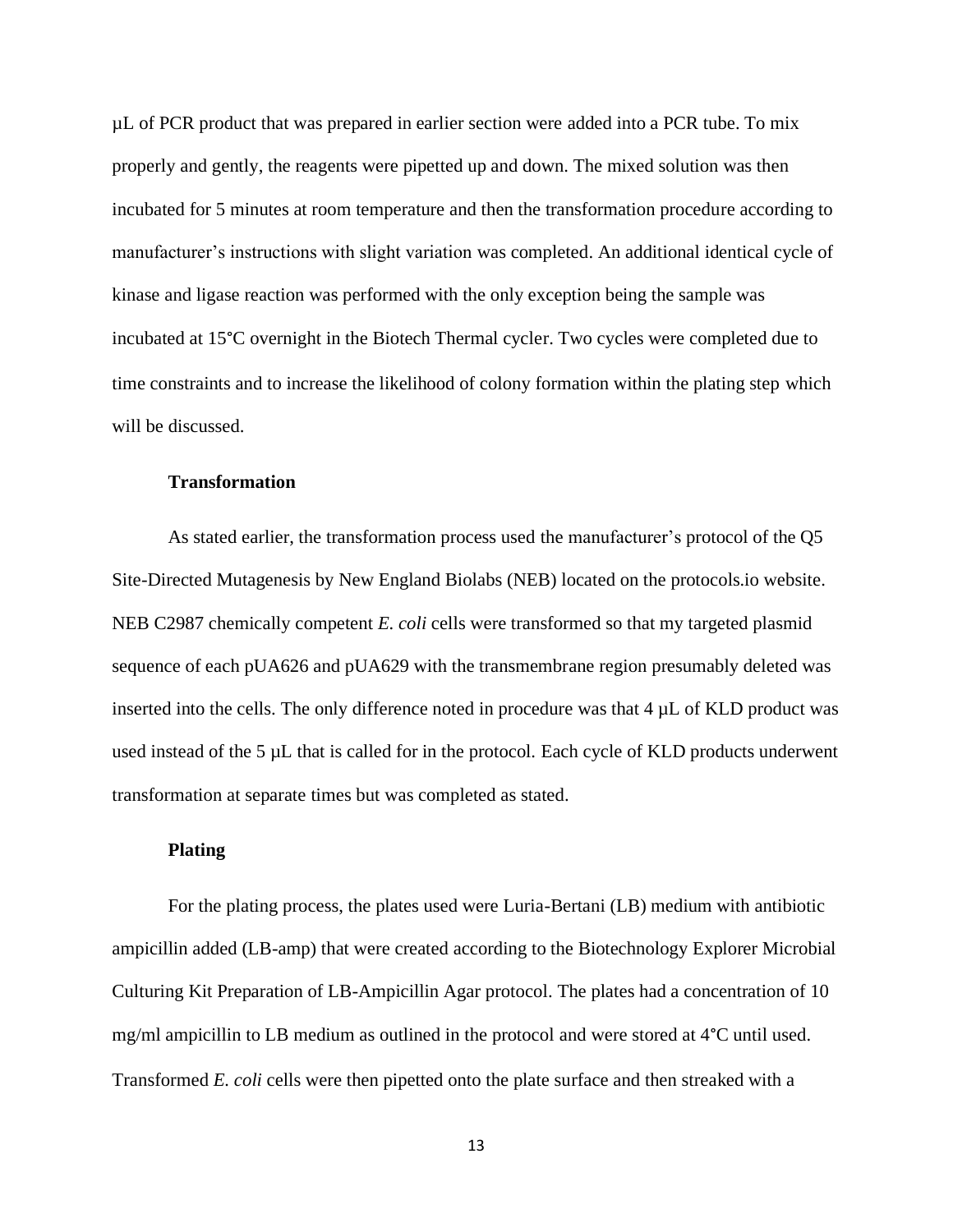sterile loop by an open flame. The set of plates were then incubated overnight at 37°C. Table 2 shows the cycle, plasmid, as well as amount pipetted onto the plates. Cycle two used a control of pUC19 Control DNA by New England Biolabs (NEB) to ensure the plates were viable and could allow for colonization of the *E. coli*. 1 µL of pUC19 was added to the tube of competent *E. coli* cells following protocol and later the transformed cells were plated in the process identical to my samples.

| Cycle          | <b>Plasmid</b> | Amount $(\mu L)$ |  |
|----------------|----------------|------------------|--|
|                | pUA626         | 10               |  |
| $\mathbf{1}$   | pUA626         | 100              |  |
|                | pUA629         | 10               |  |
|                | pUA629         | 100              |  |
|                |                |                  |  |
|                | Control        | 100              |  |
| $\overline{2}$ | pUA626         | 10               |  |
|                | pUA626         | 100              |  |
|                | pUA629         | 10               |  |
|                | pUA629         | 100              |  |

**Table 2. Plating Protocol**

#### **Colony Selection and Broth Cultures**

After incubation of transformed *E. coli* cells on LB-ampicillin plates and colony formation, colonies were picked and inoculated into liquid broth for further growth. Plates resulted in two viable colonies for pUA626 and four viable colonies for pUA629. Sterile wooden applicator sticks were used to pick a single colony by pressing gently to it and then swishing the stick into the liquid broth tube. The broth is made of 33 µL of carbenicillin and 33 mL of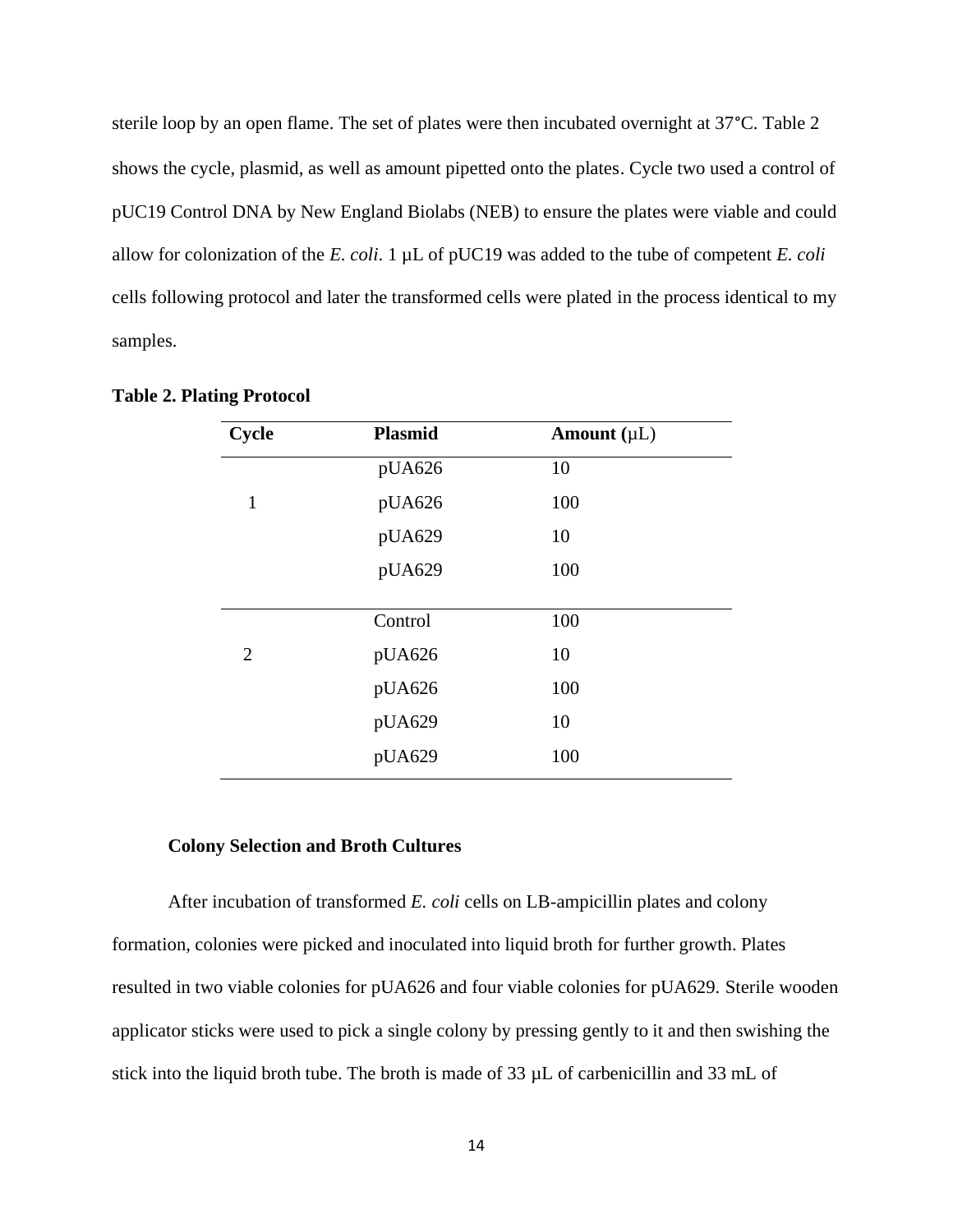laboratory LB stock broth. About 4 mL of this broth mixture was deposited in a total of 6 tubes and each held their respective colony picking. These inoculated tubes were then shaken overnight at 37°C. Carbenicillin was used over ampicillin due to the more difficulty to build up a resistance to carbenicillin.

#### **Viogene Plasmid DNA Extraction**

Following incubation, about 1.6 mL of broth culture and was processed using manufacturer's protocol within the mini plus plasmid DNA extraction system (Viogene). Products created from this procedure were then separated by agarose gel electrophoresis to confirm the viability of the mutant plasmids. The new mutant plasmids should be smaller than the original plasmids due to the deleted region allowing the DNA to run faster in the gel and thus travel farther.

#### **Restriction Endonuclease Digest**

Two different digests were completed to observe the weight and brightness of mutants on a gel. The first digest was using the restriction enzyme EcoRV. The locations of this restriction enzyme for each mutant can be observed on the original strain plasmid map shown in figures 2 and 3. The original pUA626 and pUA629 were included in this digest and gel because we wanted to observe the difference between my mutant plasmids and the original strains. Ideally, the mutants should be smaller in size due to the portion deleted, therefore they should run faster on the gel showcasing this smaller size. Comparison between the original strains and mutants offers some idea if procedures were a success without sequencing being completed yet to give full confirmation. For the EcoRV digest,  $5 \mu L$  of plasmids, both mutant and original, were added to 3 µL of deionized water, 1 µL of EcoRV, and 1 µL of NEB 3 Buffer into a PCR tube. The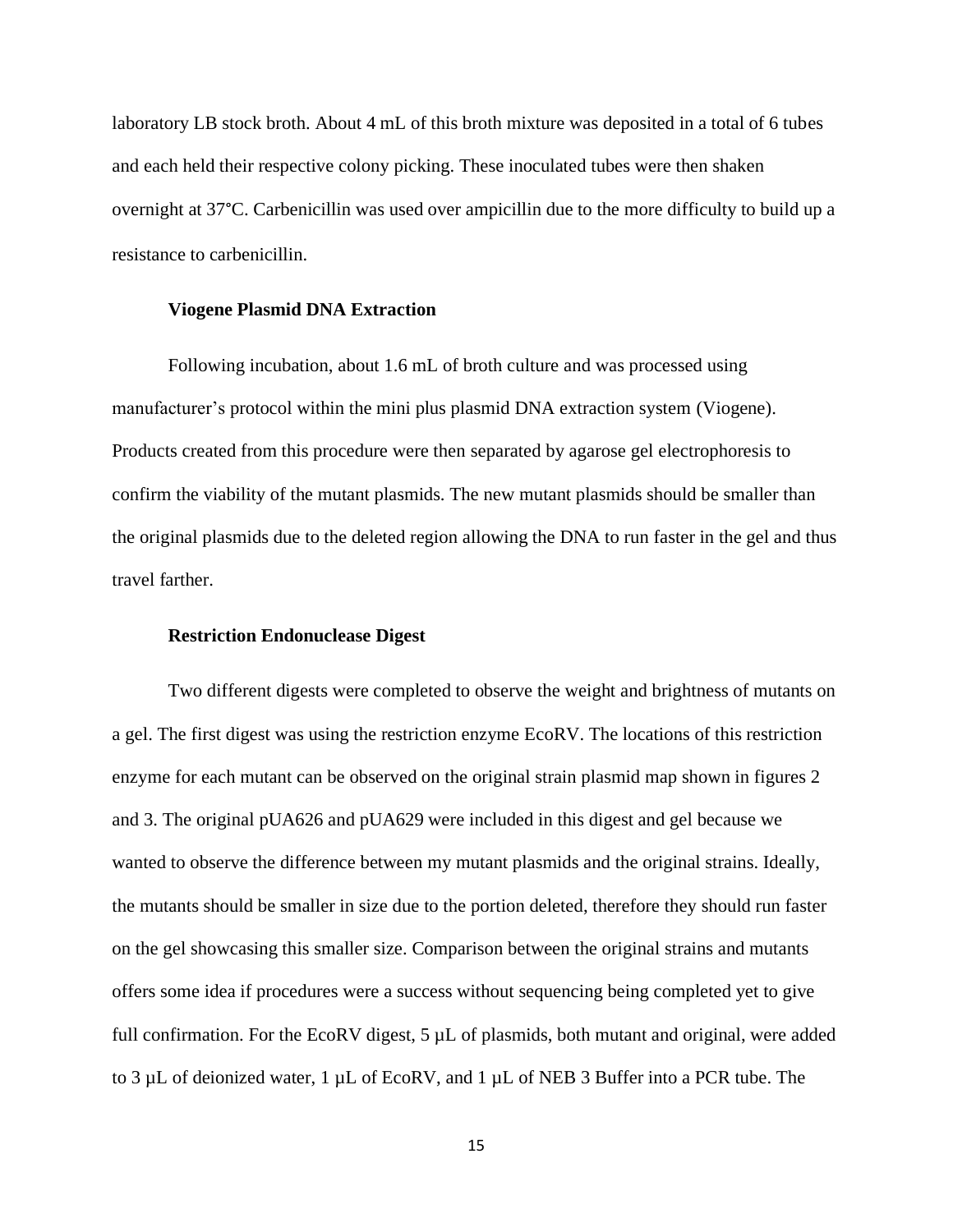PCR tubes were then incubated at 37°C for 30 minutes. A gel was then performed using the second style of gel. All products from incubation were used when loading the gel therefore 1  $\mu$ L of  $2X$  dye was added to about 10  $\mu$ L of product. Marker was prepared and all products were loaded into gel and ran at 60V for 40 minutes. The second digest performed included the restriction enzyme PvuII with the same protocol as for EcoRV.

#### **Sequencing**

Sequencing is to be completed by Plasmidsaurus.com which is said to provide complete, accurate, and full-length plasmid sequencing. Information from the "Prep&Ship" tab located on their website was used to determine what concentration our mutant samples needed to be at. Based on our mutant plasmid DNA length, the concentration of our samples needs to be at least 10 µL normalized to 30ng/µL. Concentration of samples were measured with Qubit quantification, reagents, and buffer. First product concentration was not high enough, therefore it was decided to grow a new culture overnight to achieve more sample product. It was decided that due to limited time, mutation samples 1 and 2 of pUA 626 would be grown first as they were the most promising out of all mutated samples. To grow new cultures,  $50 \mu L$  of ampicillin and 100 µL of previously grown cultures were added to liquid broth and incubated with shaking overnight at 37°C. Next, the Viogene plasmid DNA extraction was completed for 5 samples of each mutant in hopes of having plenty of product to achieve a high concentration. To help achieve a high concentration, centrifugal filter Centricon-10 was used in conjunction with a Heraeus centrifuge. Concentrations of this product were then calculated using the Qubit manufacturer protocol and device. Due to issues with achieving the correct concentration of product, we were unable to go further past this step in this process for sequencing at the current moment. We are hopeful to send off results and achieve sequencing maps prior to the end of the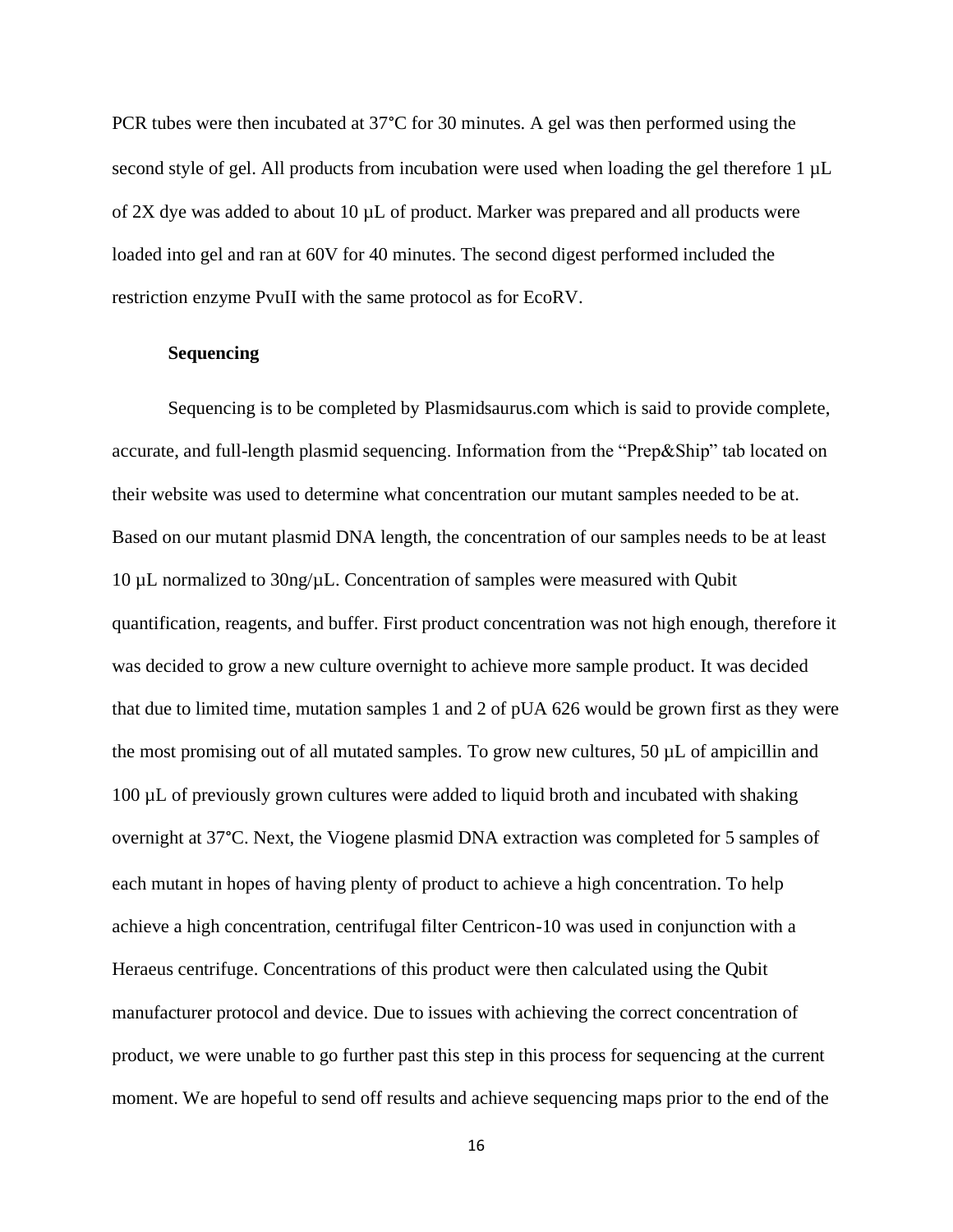semester in order for accurate conclusions to be reached. Determinations for what is next in the Ivey lab can then be concluded.

#### **Results and Discussion**

The goal of this thesis project was to model the unknown transmembrane linker region of SpoIIE and compare this model to data gathered from in vitro experiments to determine if the model is accurate. The transmembrane linker region has not been crystalized meaning the structure is still unknown in current scientific literature. If positive results were yielded from this project, possible protein models would be identified for the SpoIIE gene of *C. difficile*. Furthermore, if sequencing results show that our mutant strain effectively deleted the transmembrane region, research efforts in the Ivey lab can be geared toward crystallization.

#### **Ab Initio Modeling**

As stated previously, two ab initio protein modeling software systems were used. Each produced variable models, however, the primary goal of using two different systems was to compare the models against one another to look for key similarities or differences. Figures 5 and 6 show two models produced by Robetta that we believe are most accurate due to the higher order of its folding as they have more tertiary structures, specifically alpha helices, than other models produced.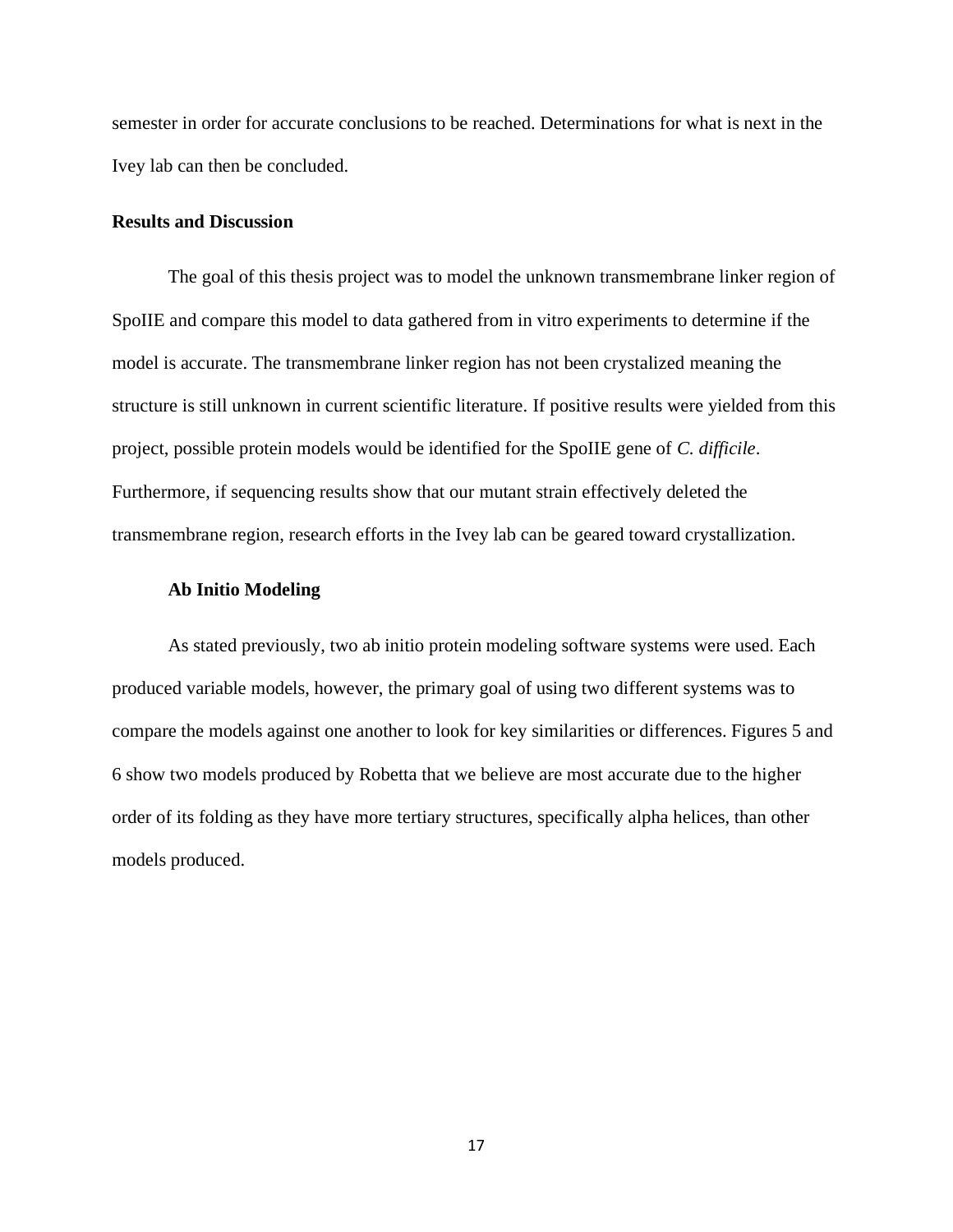

Figure 5 (left) and Figure 6 (right). Robetta models of *C. difficile* SpoIIE fasta format.

The key areas of interest of these models are the dark blue and purple regions which we believe represent the transmembrane region of SpoIIE. The linker region needs to be accessible as it has contact with dimers; The purple alpha helices of these two models show a conformation synonymous with its known needs and functions. The other colored structures are the regulatory regions of SpoIIE and are well known and studied throughout scientific literature. Our focus is on the transmembrane linker region which we believe to be the purple and dark blue alpha helices and is located away from the regulatory regions. Using in vitro lab experiments outlined previously, we believe we removed the transmembrane region from SpoIIE.

Secondly, the program I-Tasser was used to produce protein models and compare against models created by Robetta. Figures 7 and 8 show the models we believed are most likely accurate. It is important to note that comparison of the two program models were done with both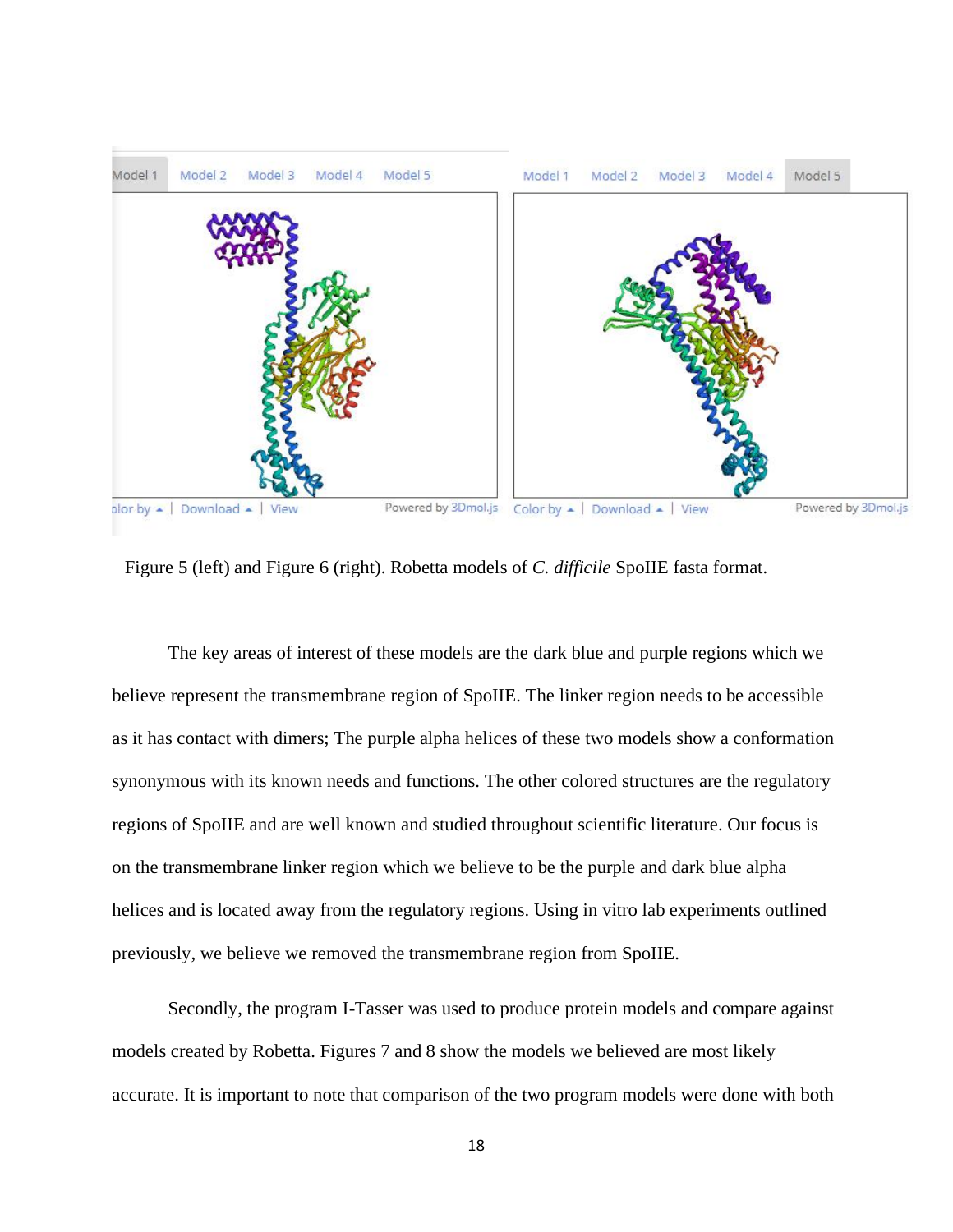showing the believed transmembrane region located away from the regulatory regions. While the folding of the dark blue region in model 5 (Figure 7) is different compared to models 1 and 5 (figures 5 and 6), it is important to observe the protein structure conformation of alpha helices is similar. Model 2 of I-Tasser (figure 8) is a great example to show the distance between the regulatory regions of the SpoIIE protein and the believed transmembrane linker region. Comparison of models between the two provides evidence of similar structures by means of conformation and level of folding.





Figure 7 (left) and Figure 8 (right). I-Tasser model of *C. difficile* SpoIIE fasta format with the first 100 amino acids deleted.

#### **In Vitro Experiements**

Essentially, three cycles of the procedures were completed until viable results were

formed. However, two specific procedures were not used in the final successful procedures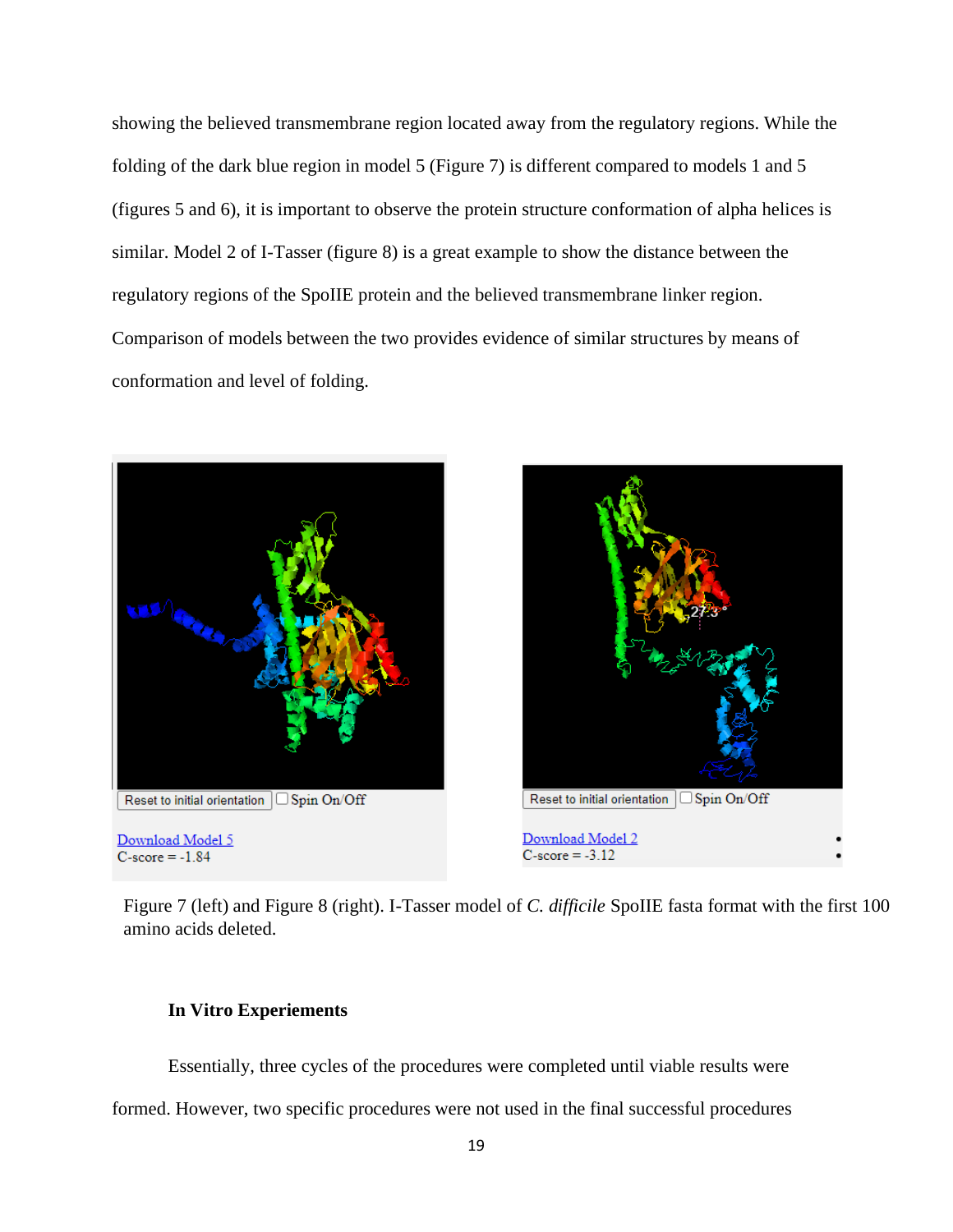because the results from their specific protocols were deemed unsuccessful. It is important to note that efforts were made to complete these procedures to ensure that the results we received did exhaust all options. Within the first cycle, DpnI digestion was completed but it did not provide positive results therefore it was no longer used in subsequent cycles. Additionally, the purification procedure was completed in the first and second cycle attempts with no successful results and thus it was not used in the third cycle attempt.

To begin the in vitro portion of this project, difficulties occurred with the initial PCR

attempts as they proved to be unsuccessful when attempting to confirm DNA amplification through gel electrophoresis. Various master mixes and primers were tested until a positive result was yielded (Figure 9). It was determined that a new master mix and new enzymes were needed as the previous ones were not successful at amplifying the original strains of DNA of pUA626 and pUA629. By having new master mixes and new enzymes, we were able to confirm through gel electrophoresis that we started the project with viable DNA; Thus, if



Figure 9. Gel electrophoresis confirming amplification of DNA using new master mix and new primers. From left to right samples are as follows: marker, original pUA626, and original pUA 629.

products were shown to be unyielding of results, we would know it would be the subsequent process as the culprit instead of the original DNA strains. Once all reagents of PCR were confirmed to be in good working condition, we were able to continue with the procedures. Prior to beginning the third cycle of procedures, PCR was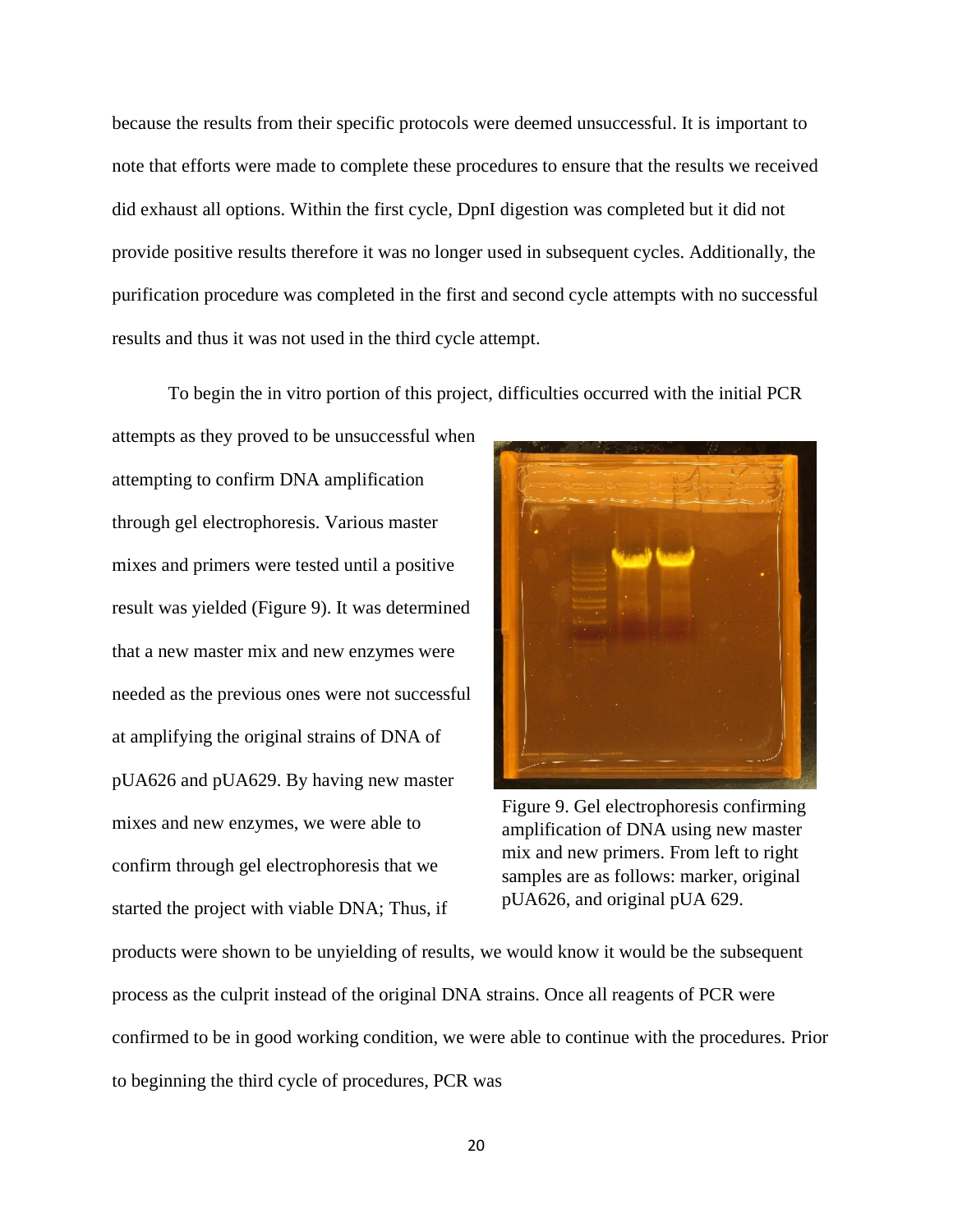completed again a gel of the PCR results was completed to ensure viability of DNA and proper amplification had occurred due to negative results of the second cycle of procedures (figure 10). By the third cycle of procedures, we were able to receive viable results.



Figure 10. Gel result of PCR prior to final cycle of procedures. Amplification of plasmids can be observed. From left to right samples are as follows: marker, original pUA626, and original pUA 629.

#### **Plating and Culture**

Using protocol stated for plating and broth cultures, mutant strains of pUA626 and pUA629 were created through the removal of the transmembrane linker region. Competent *E. coli* cells with our mutant plasmid inserted into it were spread across LB-ampicillin plates with the most successful being the spread of 100 µL. Mutant 626 had growth of a total of two colonies that were picked (figure 11). It is important to note, two Kinase and Ligase reactions were completed to increase the likelihood of possible colony growths, however, the two colonies of 626 strain were picked from the second kinase and ligase reaction. Mutant 629 had growth of four colonies that were picked (figure 12). Lastly, a control was completed to ensure the plates were optimal for cell growth (figure 13).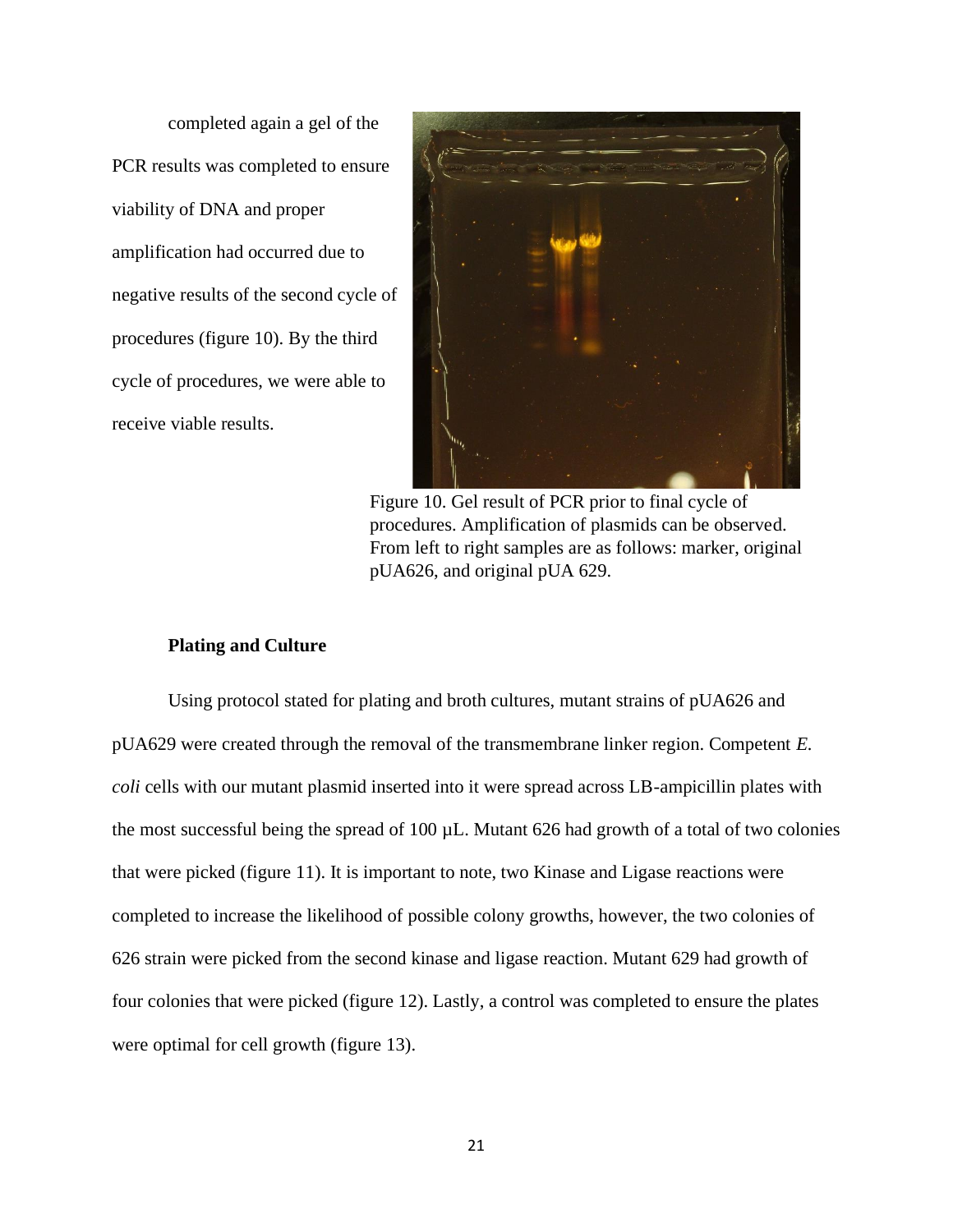

Figure 11. Result of mutant 626 colony growth on LB-ampicillin plate.



Figure 12. Result of mutant 629 colony growth on LB-ampicillin plate.



Figure 13. Positive result of control pUC19 colony growth on LB-ampicillin plate.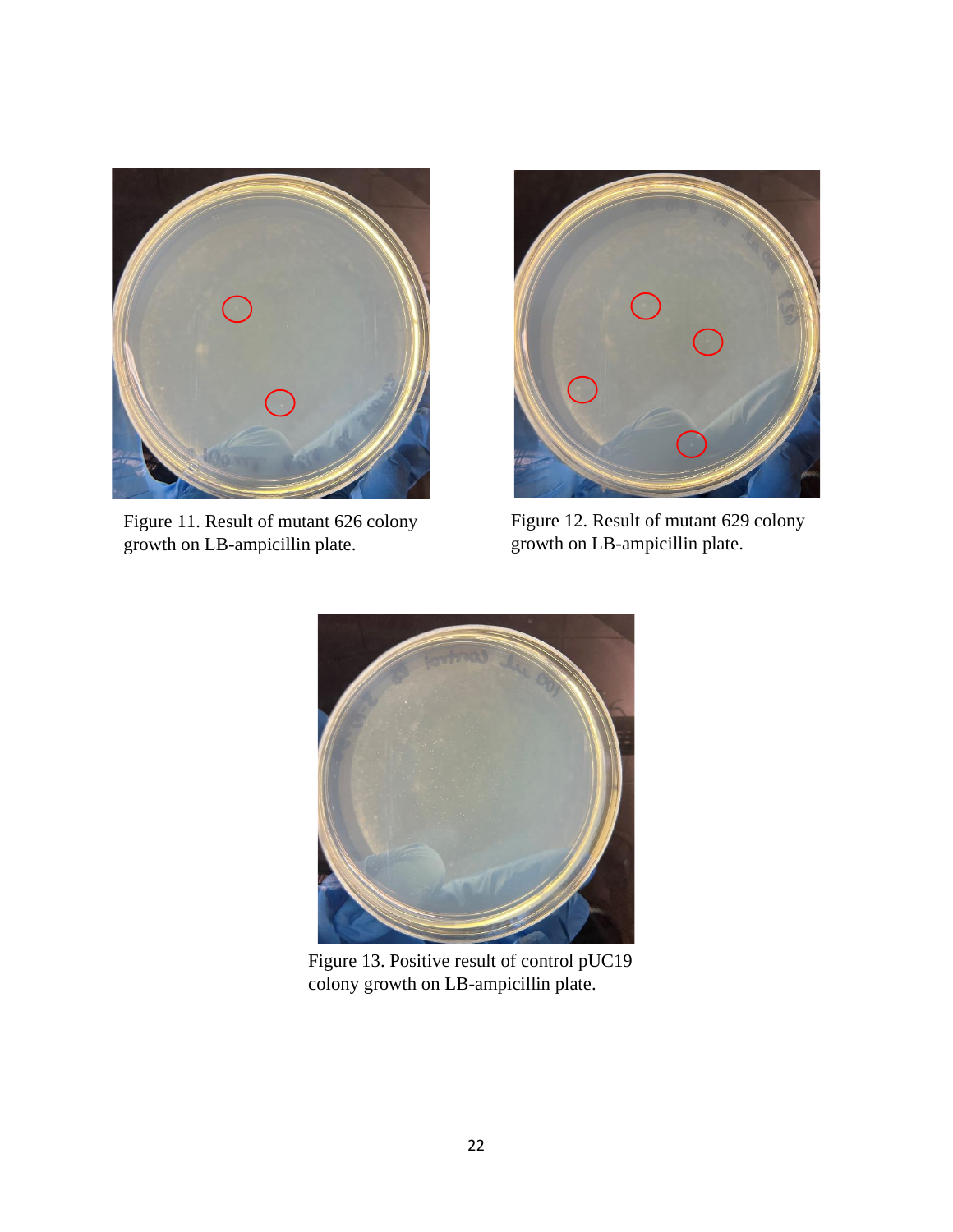Once colonies were picked from each mutant plate, they were inoculated into liquid broth (figure 14). As stated previously, mutant 626 had 2 samples and mutant 629 had 4 samples. Cloudiness of liquid broth samples show growth of cells and indicate viability of cells.



Figure 14. Results of colony inoculation into liquid broth and carbenicillin solution.

### **Restriction Enzyme Digests**

We believe we have successfully removed the transmembrane region of pua626 and 629 which can be shown on the models if proven correct. However, PCR can introduce unplanned changes within the plasmid; therefore, restriction enzyme digestions and subsequent gels as well as sequencing can be completed to verify our mutants are missing the transmembrane linker region. Gel imaging of the restriction enzyme digest can broadly confirm that our mutants have the same pattern we'd expect, however, sequencing would need to be done to have complete confirmation that the correct region was deleted (Figure 15 and Figure 16). Additionally, it needs to be noted that the EcoRV gel's marker malfunctioned therefore it is not visible so we cannot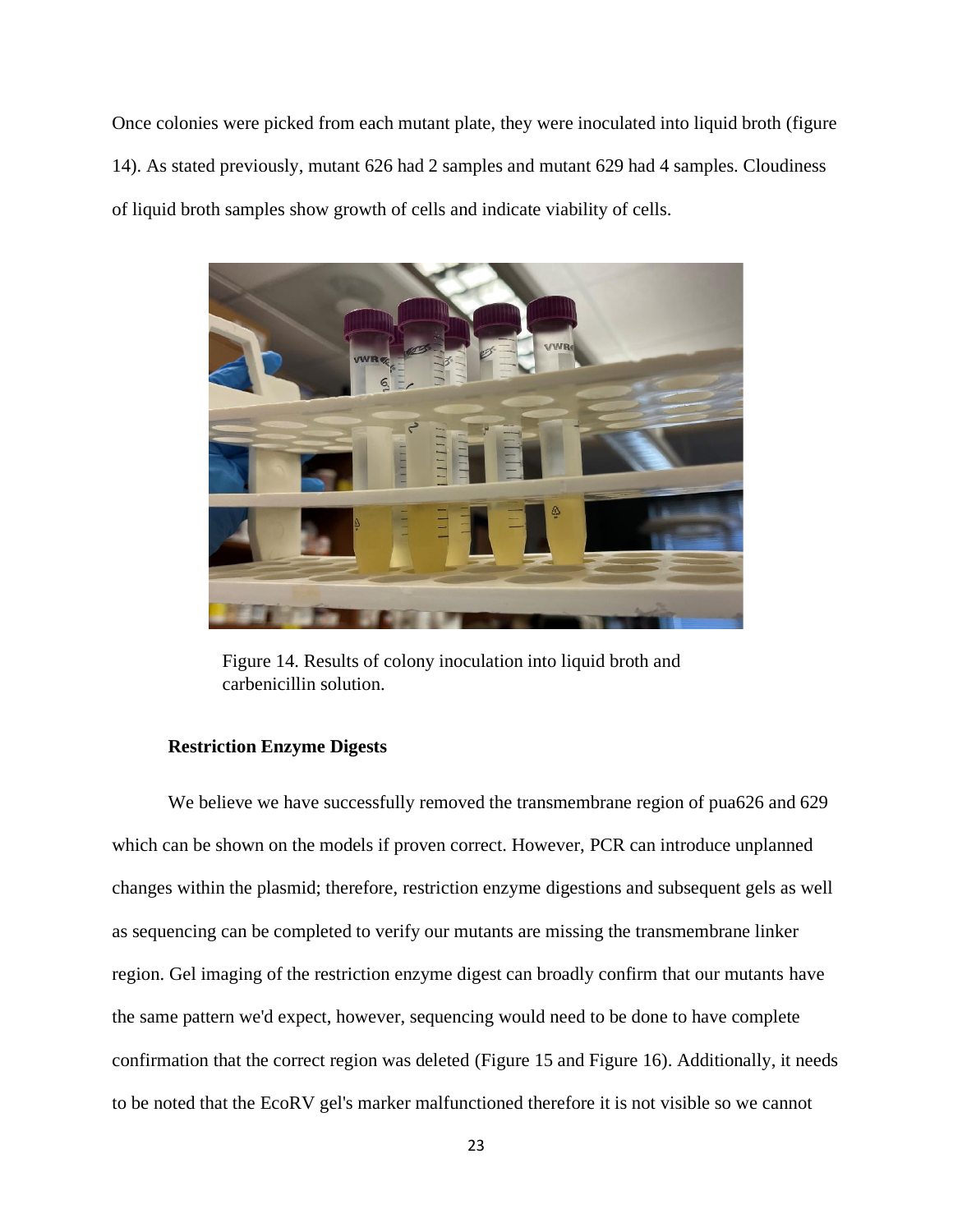determine the exact size of the samples; however, generally we can confirm that our mutant samples are smaller than the original plasmids which is what we would want to se. Logically, it makes sense for our mutants to be smaller as they are missing an entire region of DNA. The restriction enzyme PvuII cuts the plasmid DNA in two separate places creating two separate DNA fragments. This causes there to be two bands within the gel for each sample indicating positive results for each mutant. Based on size and brightness of mutants as compared to the original plasmids, the EcoRV gel and PvuII gel shows broad confirmation that a deletion did occur.



Figure 15. Gel results of EcoRV digest of mutant and original plasmids with mutants being smaller than originals indicating positive result. From left to right samples are original pUA626, 626-1, 626-2, original pUA 692, 629-1, 629-2, 629-3, and 629-4.



Figure 16. Gel results of PvuII digest of mutant and original plasmids showing two separate bands for mutant strains indicating positive result. From left to right samples are original pUA626, 626-1, 626-2, original pUA 692, 629-1, 629-2, 629-3, 629-4, and marker.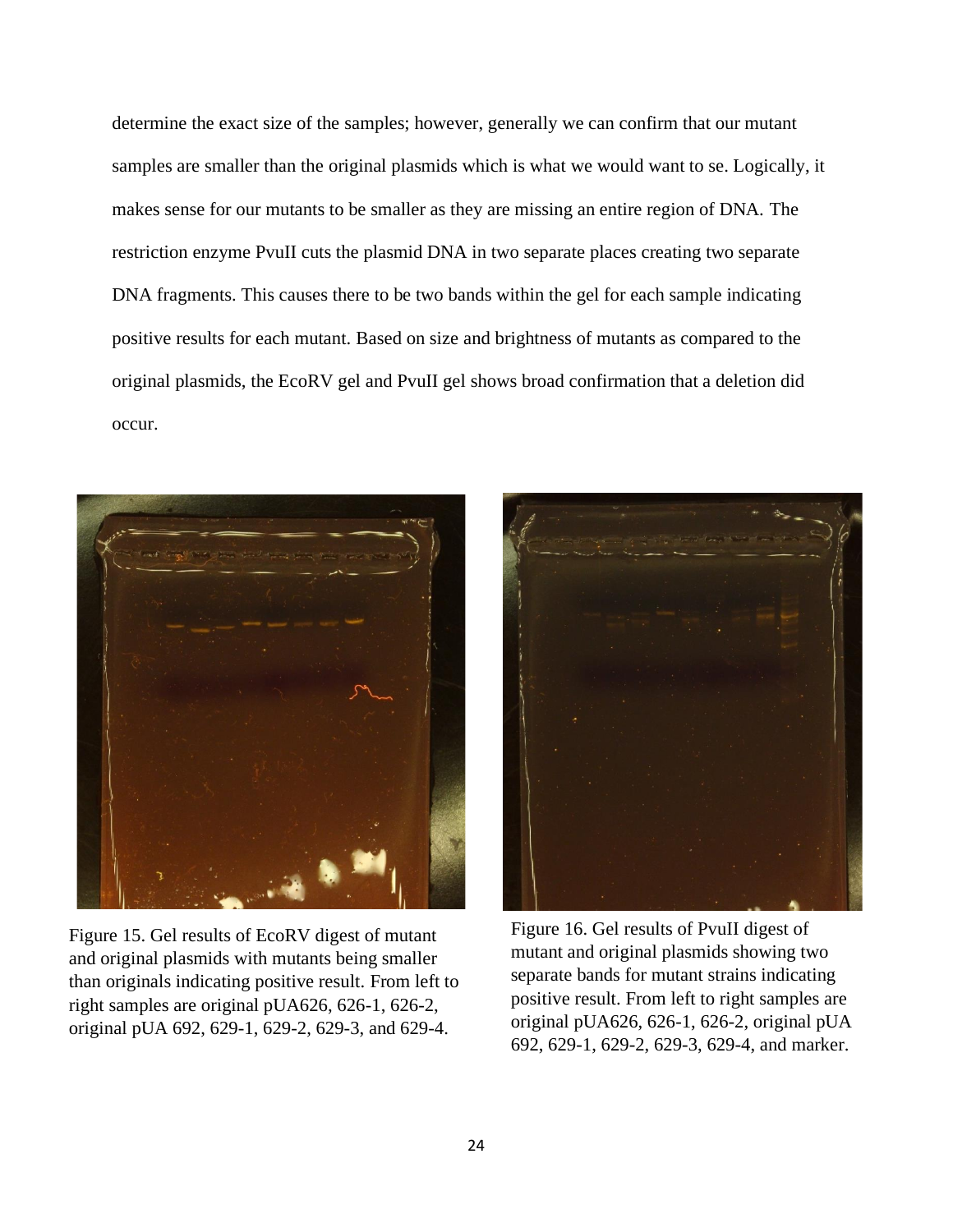#### **Sequencing**

The digests indicated the mutants were smaller than original plasmids which confirmed the need for sequencing to determine with confidence which region was deleted. Problems arose with the sequencing preparation unfortunately so at this time, we currently do not have the mutation sequencing nor the plasmid maps which would be similar to figures 1 and 2. For the plasmid preparations, samples need to be at a certain concentration for Plasmidsaurus to sequence them. Procedures completed to achieve the concentration were unsuccessful even after further concentration efforts. Additionally, the plasmids only ship out once a week and we were unable to meet the deadline in order to receive the sequencing results in a sufficient amount of time. We do plan to sequence our mutants to reach conclusions based on our efforts this far.

The results of the sequencing will either confirm that we have made a mutant of SpoIIE without the transmembrane region, or that all of our research efforts for this project were unable to confirm the deletion of the transmembrane region and thus unable to confirm any models. If sequencing confirms our mutants, the Ivey lab will have a new strain to use in future experiments and endeavors.

#### **Future Directions**

Further directions for this research project are subjective to what I am able to accomplish with my remaining time within the lab. It is expected that I will complete sequencing as well as possibly do fluorescence assays, however, results of these procedures may not be presented for this thesis due to time constraints. Possible future directions include but are not limited to fluorescence assays, if I am unable to complete them, as well as immunoprecipitation and western blotting for these specific mutants if they are confirmed to have correctly deleted the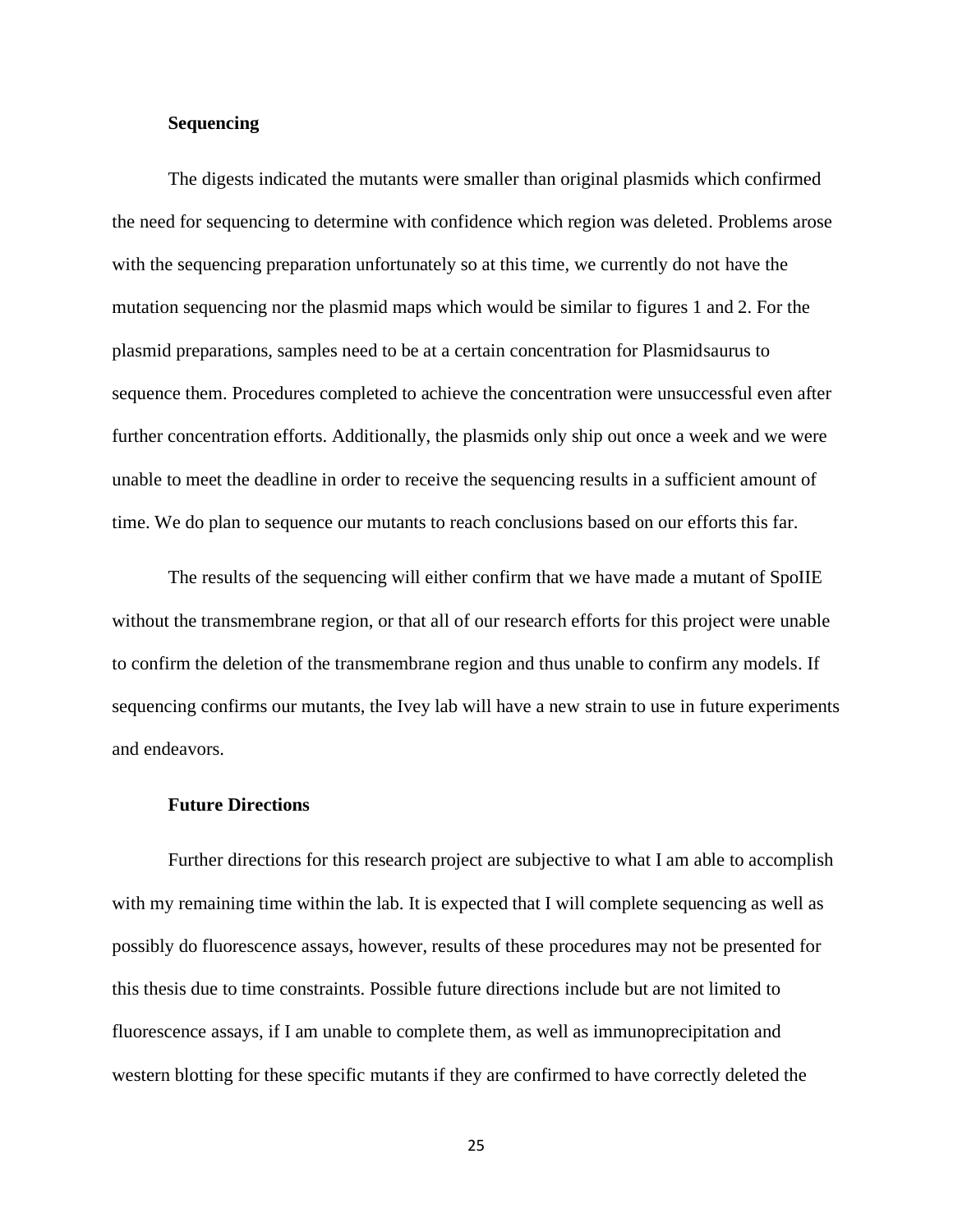linker region. Fluorescence assays can be completed to assess the protein functionality and determine the peptide transport gene expression level. Thus, the protein functionality could be discovered to correspond to a specific region and intramolecular contact sites may be determined. Immunoprecipitation can be completed to observe the intermolecular interactions of wild-type and the mutated SpoIIE∆TM. Western blotting will follow IP to verify the identities of binding partners used in the IP process and provide further information regarding our threedimensional protein models. It is hopeful that the mutants created for this thesis will yield positive results and will then become a new strain within the Ivey lab for future endeavors to be completed with. Ultimately, the work and data presented in this thesis may contribute to future research projects within the Ivey lab that can be done by incoming undergraduate students.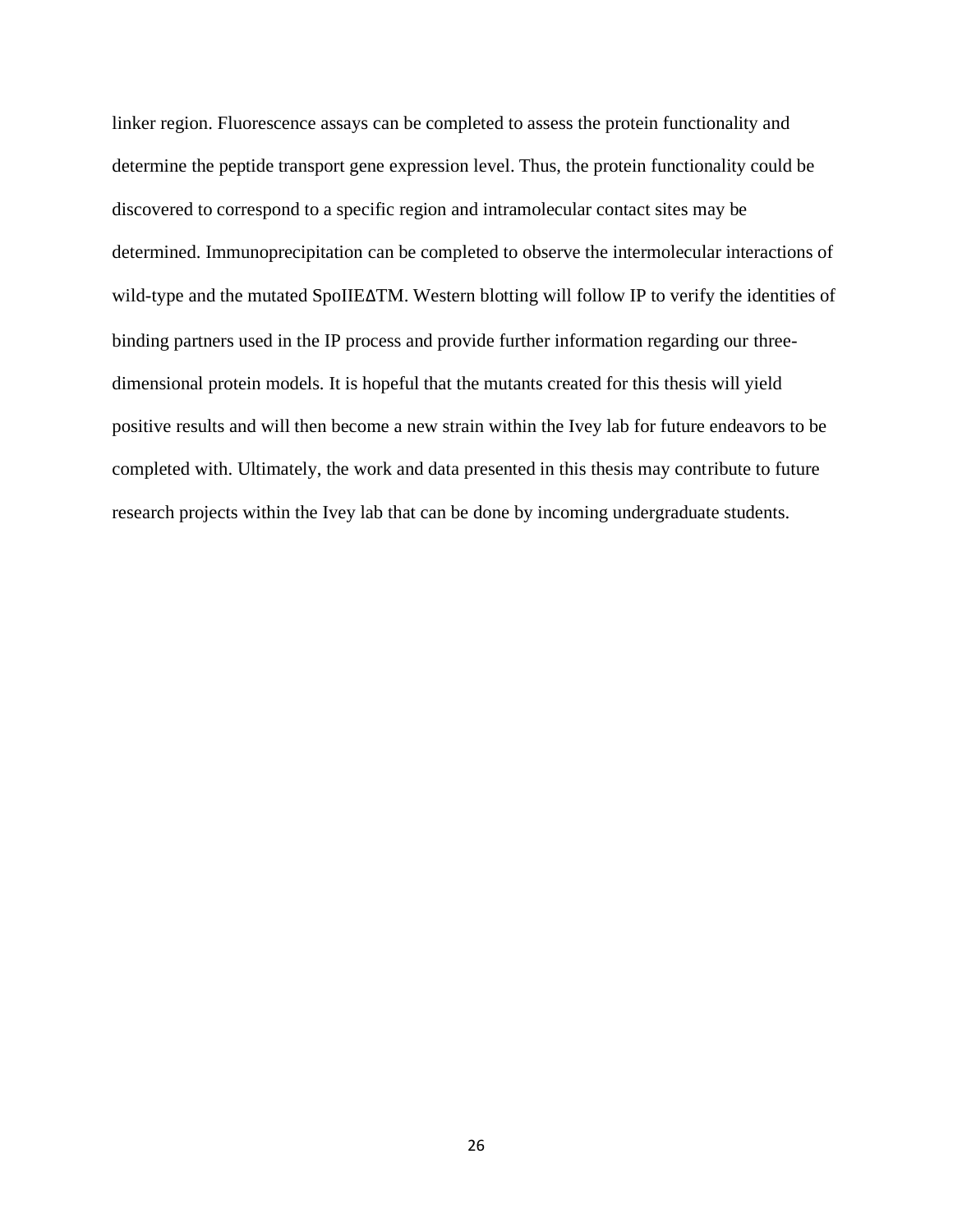#### **Reference Pages**

- 1. Bartlett JG. *Clostridium difficile*[: history of its role as an enteric pathogen and the current](http://paperpile.com/b/KhCDF0/4nu9)  [state of knowledge about the organism. Clin Infect Dis. 1994;18 Suppl 4: S265–72.](http://paperpile.com/b/KhCDF0/4nu9)
- 2. [Kampouri E, Croxatto A, Prod'hom G, Guery B.](http://paperpile.com/b/KhCDF0/FspS) *Clostridioides difficile* Infection, Still a [Long Way to Go. J Clin Med Res. 2021;10: 389.](http://paperpile.com/b/KhCDF0/FspS)
- 3. [Blankinship LA, Bullard-Burcham K. Evaluation of three community-based hospitals for](http://paperpile.com/b/KhCDF0/HWvI)  control and prevalence of *Clostridium difficile* [infection. Bios. 2015;86: 193–200.](http://paperpile.com/b/KhCDF0/HWvI)
- 4. Neemann K, Freifeld A. *Clostridium difficile*[-Associated Diarrhea in the Oncology Patient. J](http://paperpile.com/b/KhCDF0/06oo)  [Oncol Pract. 2017;13: 25–30.](http://paperpile.com/b/KhCDF0/06oo)
- 5. [Vendatam G, Clark A, Chu M, Others.](http://paperpile.com/b/KhCDF0/9jfh) *Clostridium difficile* infection. Gut Microbes. [2012;3: 121–134.](http://paperpile.com/b/KhCDF0/9jfh)
- 6. Janoir C. Virulence factors of *Clostridium difficile* [and their role during infection. Anaerobe.](http://paperpile.com/b/KhCDF0/6Dyb) [2016;37: 13–24.](http://paperpile.com/b/KhCDF0/6Dyb)
- 7. [Paredes-Sabja D, Shen A, Sorg JA.](http://paperpile.com/b/KhCDF0/DWly) *Clostridium difficile* spore biology: sporulation, [germination, and spore structural proteins. Trends Microbiol. 2014;22: 406–416.](http://paperpile.com/b/KhCDF0/DWly)
- 8. [Carroll KC, Bartlett JG. Biology of](http://paperpile.com/b/KhCDF0/PEGy) *[Clostridium difficile](http://paperpile.com/b/KhCDF0/PEGy)*[: implications for epidemiology and](http://paperpile.com/b/KhCDF0/PEGy)  [diagnosis. Annu Rev Microbiol. 2011;65: 501–521.](http://paperpile.com/b/KhCDF0/PEGy)
- 9. [Smits WK, Lyras D, Lacy DB, Wilcox MH, Kuijper EJ. Clostridium difficile infection. Nat](http://paperpile.com/b/KhCDF0/qXQu)  [Rev Dis Primers. 2016;2: 16020.](http://paperpile.com/b/KhCDF0/qXQu)
- 10. [Edwards AN, McBride SM. Initiation of sporulation in Clostridium difficile: a twist on the](http://paperpile.com/b/KhCDF0/vfRJ)  [classic model. FEMS Microbiol Lett. 2014;358: 110–118.](http://paperpile.com/b/KhCDF0/vfRJ)
- 11. [Levdikov VM, Blagova EV, Rawlings AE, Jameson K, Tunaley J, Hart DJ, et al. Structure](http://paperpile.com/b/KhCDF0/lfFa)  [of the Phosphatase Domain of the Cell Fate Determinant SpoIIE from Bacillus subtilis. J](http://paperpile.com/b/KhCDF0/lfFa)  [Mol Biol. 2012;415: 343–358.](http://paperpile.com/b/KhCDF0/lfFa)
- 12. [Carniol K, Ben-Yehuda S, King N, Losick R. Genetic dissection of the sporulation protein](http://paperpile.com/b/KhCDF0/6GAJ)  [SpoIIE and its role in asymmetric division in Bacillus subtilis. J Bacteriol. 2005;187: 3511–](http://paperpile.com/b/KhCDF0/6GAJ) [3520.](http://paperpile.com/b/KhCDF0/6GAJ)
- 13. [Yuan X, Shao Y, Bystroff C. Ab initio protein structure prediction using pathway models.](http://paperpile.com/b/KhCDF0/COMT)  [Comp Funct Genomics. 2003;4: 397–401.](http://paperpile.com/b/KhCDF0/COMT)
- 14. [Kim DE, Chivian D, Baker D. Protein structure prediction and analysis using the Robetta](http://paperpile.com/b/KhCDF0/8XSA)  [server. Nucleic Acids Res. 2004;32: W526–31.](http://paperpile.com/b/KhCDF0/8XSA)
- 15. [Zhang Y. I-TASSER server for protein 3D structure prediction. BMC Bioinformatics.](http://paperpile.com/b/KhCDF0/kwoE)  [2008;9: 40.](http://paperpile.com/b/KhCDF0/kwoE)
- 16. [Bradshaw N, Levdikov VM, Zimanyi CM, Gaudet R, Wilkinson AJ, Losick R. A](http://paperpile.com/b/KhCDF0/YCtw)